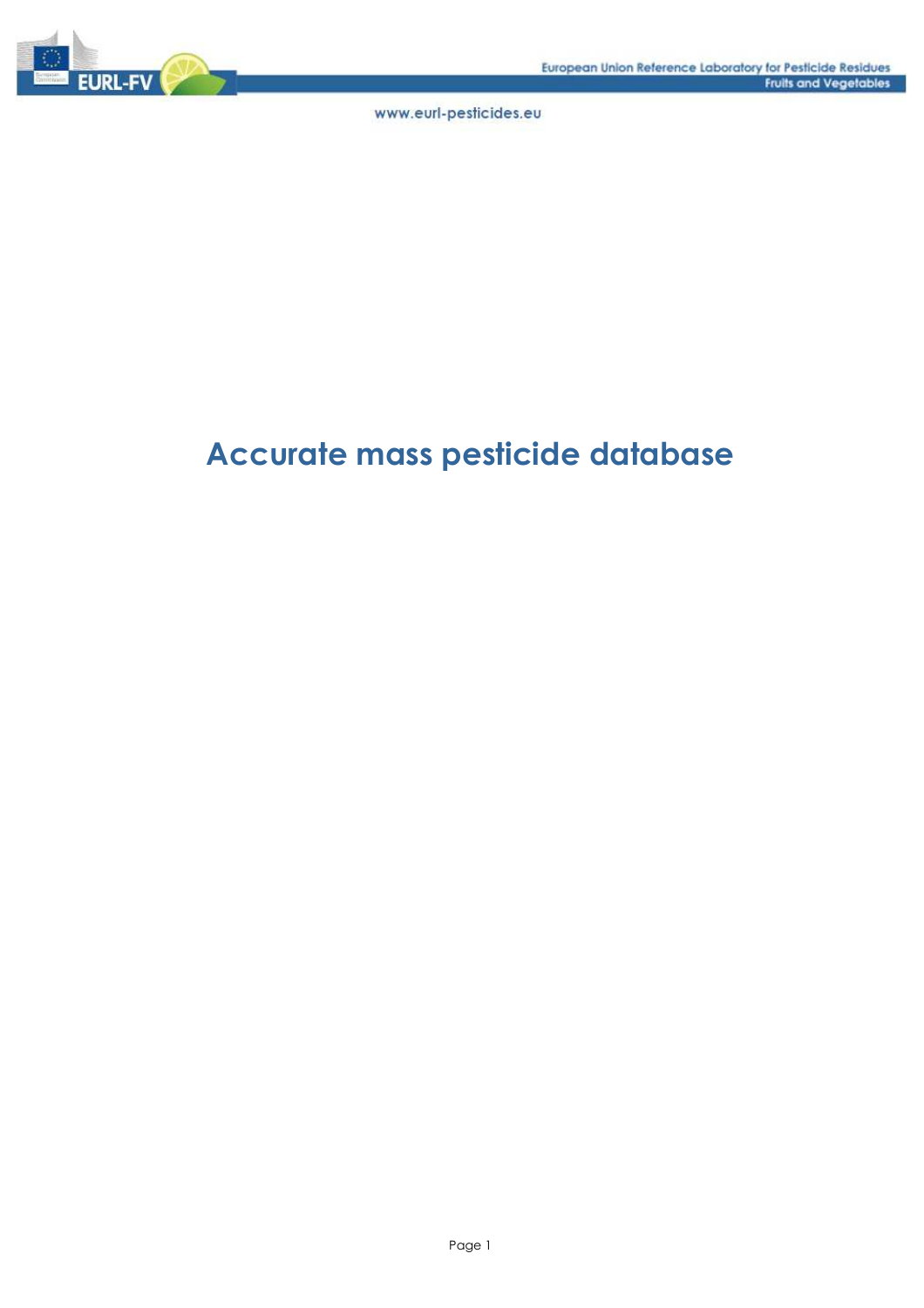

# 1. Scope

This report shows a database of 330 pesticides by using liquid chromatography high resolution mass spectrometry (LC-HRMS).

# 2. Analytical Conditions for the LCHRMS

### **Settings for liquid chromatography:**

- Mobile phase:
	- A: 0.1% formic acid and 5% MilliQ water in acetonitrile
	- B: 0.1% formic acid in water (pH 3.5)
- Injection volume: 10 µL
- Flow: 0.6 mL/min.
- Column: XDB-C18 analytical column of 4.6 mm × 50 mm and 1.8 µm particle size.
- Elution gradient:

| Time (min) | A(%) |
|------------|------|
|            | 10   |
|            | 10   |
| 11         | 100  |
| 17         | 100  |
| 17.1       | 10   |
| 24         |      |

# **NOTE:**

IF YOU NEED THIS DATABASE IN .csv, .xls, ... PLEASE CONTACT WITH:

### **omalato@ual.es or (+34) 950 214 423**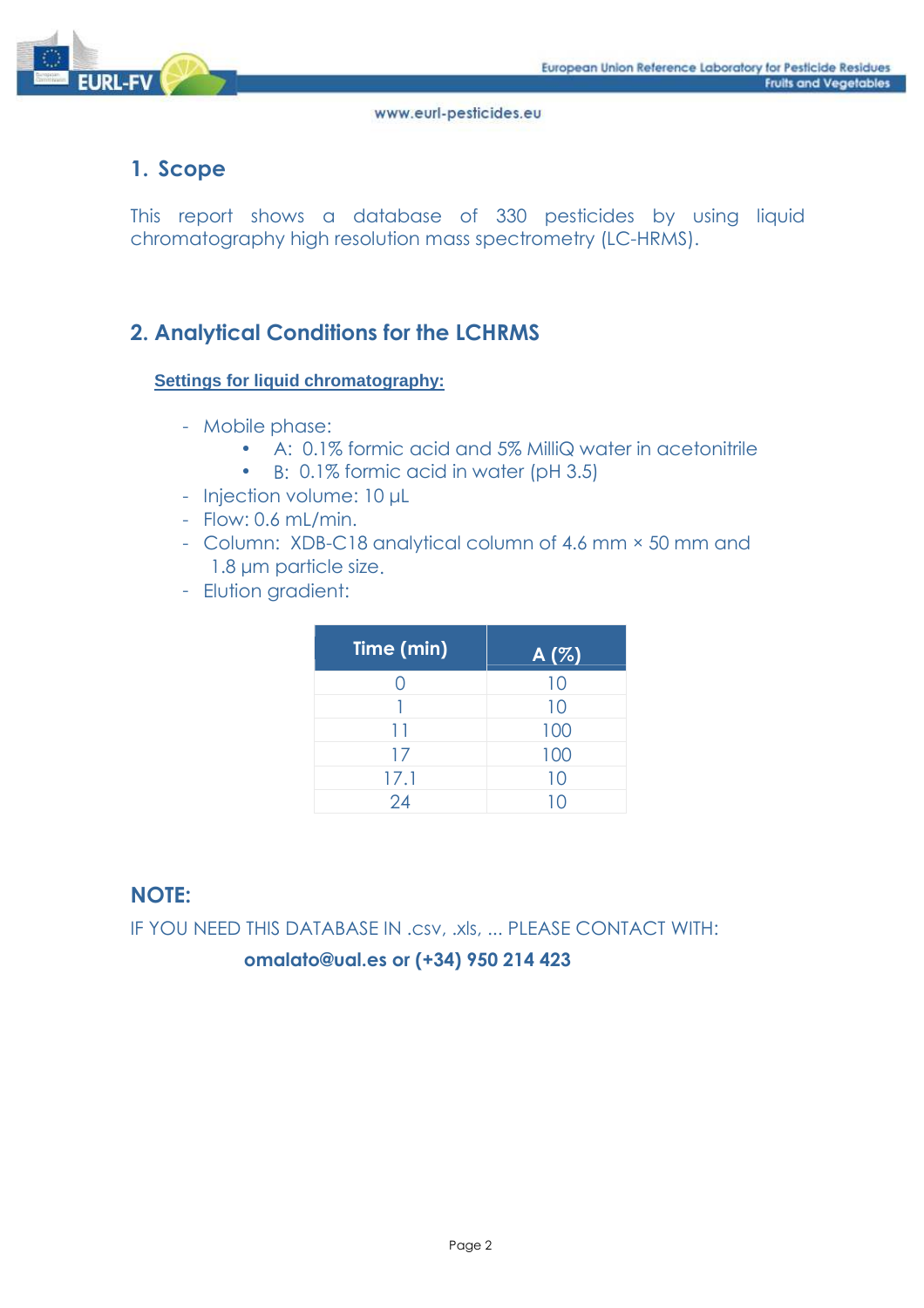

# 3. HRMS Database

| Compound                     | <b>Molecular Formula</b> | <b>Retention time</b> | <b>Theoretical</b> |
|------------------------------|--------------------------|-----------------------|--------------------|
|                              |                          | (min)                 | <b>Mass</b>        |
| <b>ACEPHATE</b>              | C4H10NO3PS               | 1.9                   | 183.0113           |
| <b>ACEPHATE F1</b>           | C2H8NO2PS                | 1.9                   | 141.0008           |
| <b>ACEPHATE F2</b>           | C3H6NO3P                 | 1.9                   | 135.0080           |
| <b>ACEPHATE F3</b>           | <b>C2H5O2PS</b>          | 1.9                   | 123.9742           |
| <b>ACEPHATE F4</b>           | CH3O2PS                  | 1.9                   | 109.9586           |
| <b>ACETAMIPRID</b>           | C10H11ClN4               | 6.69                  | 222.0672           |
| <b>ACETAMIPRID F1</b>        | C6H4CIN                  | 6.69                  | 125.0027           |
| <b>ACETOCHLOR</b>            | C14H20CINO2              | 10.94                 | 269.1177           |
| <b>ACETOCHLOR F1</b>         | C12H14CINO               | 10.94                 | 223.0758           |
| <b>ACETOCHLOR F2</b>         | C10H13N                  | 10.94                 | 147.1042           |
| <b>ACETOCHLOR F3</b>         | C9H9N                    | 10.94                 | 131.0729           |
| <b>ACETOCHLOR F4</b>         | C7H <sub>6</sub>         | 10.94                 | 90.0464            |
| <b>ACLONIFEN</b>             | C12H9ClN2O3              | 11.17                 | 264.0302           |
| <b>ACRINATHRIN F1</b>        | C14H9NO                  | 13.46                 | 207.0678           |
| <b>ACRINATHRIN</b>           | C26H21F6NO5              | 13.46                 | 541.1234           |
| <b>ALACHLOR</b>              | C14H20CINO2              | 10.9                  | 269.1183           |
| <b>ALACHLOR F1</b>           | C11H15N                  | 10.9                  | 161.1204           |
| <b>ALANYCARB</b>             | C17H25N3O4S2             | 10.8                  | 399.1281           |
| <b>ALANYCARB F1</b>          | C12H15NO2S               | 10.8                  | 237.0818           |
| <b>ALANYCARB F2</b>          | C12H17NO2                | 10.8                  | 207.1254           |
| <b>ALANYCARB F3</b>          | C12H15NO2                | 10.8                  | 205.1097           |
| <b>ALANYCARB F4</b>          | C7H7NS                   | 10.8                  | 137.0294           |
| <b>ALBENDAZOLE</b>           | C12H15N3O2S              | 7.36                  | 265.0879           |
| <b>ALBENDAZOLE F1</b>        | C11H11N3OS               | 7.36                  | 233.0617           |
| <b>ALDICARB</b>              | C7H14N2O2S               | 7.48                  | 190.0776           |
| <b>ALDICARB F1</b>           | C5H9NS                   | 7.48                  | 115.0450           |
| <b>ALDICARB F2</b>           | C4H5NS                   | 7.48                  | 99.0135            |
| <b>ALDICARB F3</b>           | C4H8S                    | 7.48                  | 88.0341            |
| <b>ALDICARB F4</b>           | C4H7N                    | 7.48                  | 69.0576            |
| <b>ALDICARB SULFONE</b>      | C7H14N2O4S               | 4.79                  | 222.0669           |
| <b>ALDICARB SULFONE F1</b>   | C2H5NO2                  | 4.79                  | 75.0315            |
| <b>ALDICARB SULFOXIDE</b>    | C7H14N2O3S               | 3.41                  | 206.0719           |
| <b>ALDICARB SULFOXIDE F1</b> | C2H5NO <sub>2</sub>      | 3.41                  | 75.0315            |
| <b>ALDICARB SULFOXIDE F2</b> | C5H9NOS                  | 3.41                  | 131.0399           |
| <b>AMETRYNE</b>              | <b>C9H17N5S</b>          | 7.43                  | 227.1199           |
| <b>AMETRYNE F1</b>           | C6H11N5S                 | 7.43                  | 185.0729           |
| <b>AMITRAZ</b>               | C19H23N3                 | 12.65                 | 293.1886           |
| <b>AMITRAZ F1</b>            | C17H20N2                 | 12.65                 | 252.1621           |
| AMITRAZ F2                   | C10H14N2                 | 12.65                 | 162.1151           |
| <b>AMITRAZ F3</b>            | <b>C8H11N</b>            | 12.65                 | 121.0886           |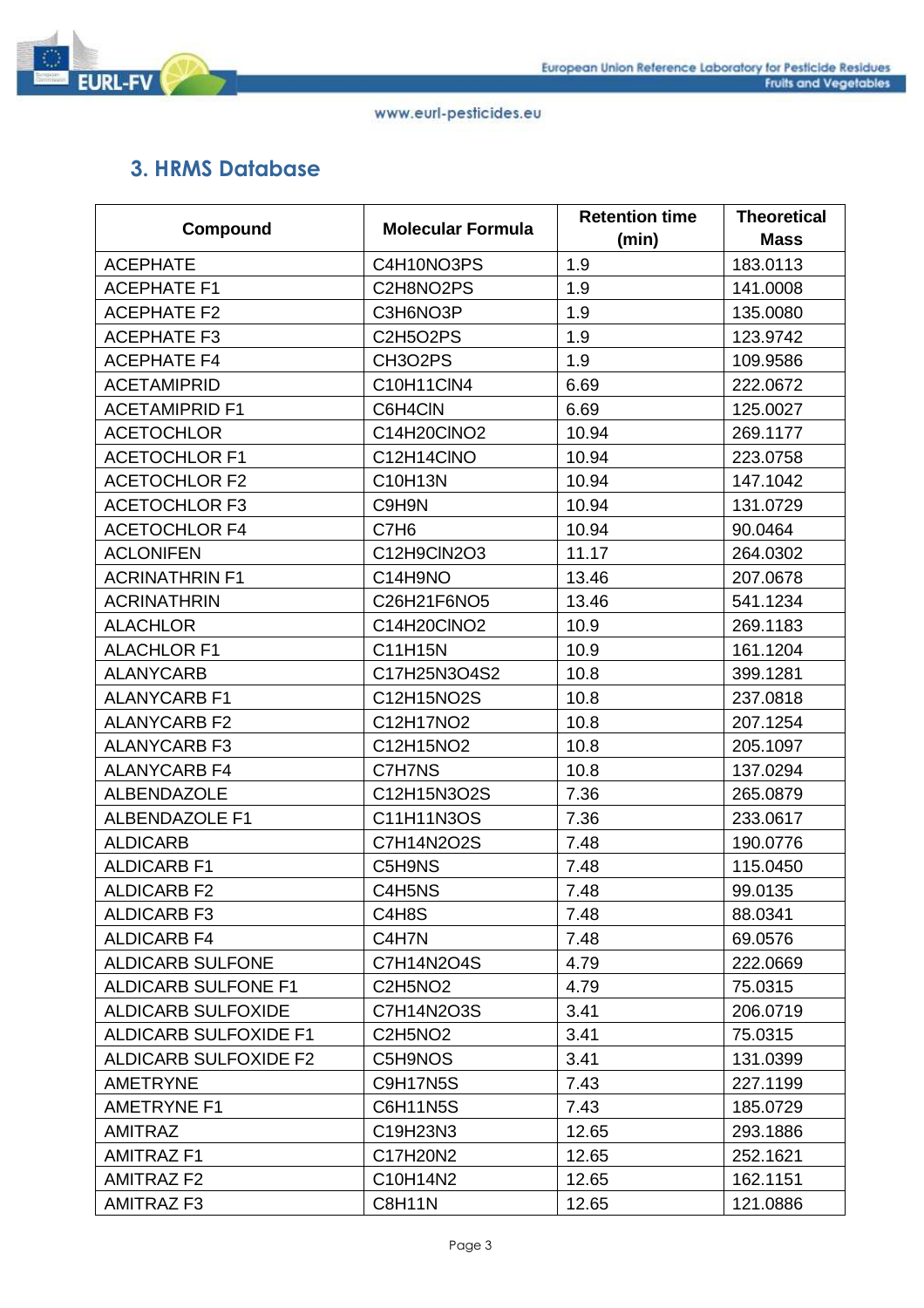|                              | <b>Molecular Formula</b> | <b>Retention time</b> | <b>Theoretical</b> |
|------------------------------|--------------------------|-----------------------|--------------------|
| Compound                     |                          | (min)                 | <b>Mass</b>        |
| <b>ANILAZINE</b>             | C9H5Cl3N4                | 10.23                 | 273.9575           |
| <b>ANILOFOS</b>              | C13H19CINO3PS2           | 11.41                 | 367.0227           |
| <b>ANILOFOS F1</b>           | C4H7O3PS2                | 11.41                 | 197.9569           |
| <b>ANILOFOS F2</b>           | C3H7O2PS2                | 11.41                 | 169.9619           |
| <b>ANILOFOS F3</b>           | C2H5O2PS2                | 11.41                 | 155.9463           |
| <b>ANILOFOS F4</b>           | <b>C2H5O2PS</b>          | 11.41                 | 123.9742           |
| <b>ATRAZINE</b>              | C8H14CIN5                | 8.74                  | 215.0938           |
| <b>ATRAZINE F1</b>           | C5H8NCI5                 | 8.74                  | 173.0468           |
| <b>AZAMETHIPHOS</b>          | C9H10CIN2O5PS            | 7.94                  | 323.9731           |
| <b>AZAMETHIPHOS F1</b>       | C7H3CIN2O2               | 7.94                  | 181.9877           |
| <b>AZAMETHIPHOS F2</b>       | C5H2CIN                  | 7.94                  | 110.9870           |
| <b>AZINPHOS METHYL</b>       | C10H12N3O3PS2            | 9.82                  | 317.0058           |
| <b>AZINPHOS METHYL F1</b>    | C8H5N3O                  | 9.82                  | 159.0427           |
| <b>AZINPHOS METHYL F2</b>    | C8H5NO                   | 9.82                  | 131.0365           |
| <b>AZINPHOS METHYL F3</b>    | <b>C2H5O2PS</b>          | 9.82                  | 123.9742           |
| <b>AZINPHOS-ETHYL</b>        | C12H16N3O3PS2            | 10.82                 | 345.0365           |
| <b>AZINPHOS-ETHYL F1</b>     | C12H16NO3PS2             | 10.82                 | 317.0304           |
| AZINPHOS-ETHYL F10           | C7H5N                    | 10.82                 | 103.0416           |
| <b>AZINPHOS-ETHYL F11</b>    | HO <sub>2</sub> PS       | 10.82                 | 95.9429            |
| <b>AZINPHOS-ETHYL F2</b>     | C12H8N3O2PS              | 10.82                 | 289.0069           |
| <b>AZINPHOS-ETHYL F3</b>     | C11H13O3PS2              | 10.82                 | 288.0038           |
| <b>AZINPHOS-ETHYL F4</b>     | C5H11O2PS2               | 10.82                 | 197.9932           |
| <b>AZINPHOS-ETHYL F5</b>     | C3H7O2PS2                | 10.82                 | 169.9619           |
| <b>AZINPHOS-ETHYL F6</b>     | <b>C8H5N3O</b>           | 10.82                 | 159.0427           |
| <b>AZINPHOS-ETHYL F7</b>     | C6H4N2OS                 | 10.82                 | 152.0039           |
| <b>AZINPHOS-ETHYL F8</b>     | C8H5NO                   | 10.82                 | 131.0365           |
| <b>AZINPHOS-ETHYL F9</b>     | C2H5O2PS                 | 10.82                 | 123.9742           |
| <b>AZOXYSTROBIN</b>          | C22H17N3O5               | 10.04                 | 403.1162           |
| <b>AZOXYSTROBIN F1</b>       | C21H13N3O4               | 10.04                 | 371.0900           |
| <b>BENALAXYL</b>             | C20H23NO3                | 11.34                 | 325.1678           |
| <b>BENALAXYL F1</b>          | C19H19NO2                | 11.34                 | 293.1416           |
| <b>BENALAXYL F2</b>          | C12H17NO2                | 11.34                 | 207.1259           |
| <b>BENALAXYL F3</b>          | C10H13N                  | 11.34                 | 147.1048           |
| <b>BENDIOCARB</b>            | C11H13NO4                | 8.37                  | 223.0839           |
| <b>BENDIOCARB F1</b>         | C9H10O3                  | 8.37                  | 166.0624           |
| <b>BENDIOCARB F2</b>         | C6H4O2                   | 8.37                  | 108.0206           |
| <b>BENDIOCARB F3</b>         | C5H4O                    | 8.37                  | 80.0256            |
| <b>BENFURACARB</b>           | C20H30N2O5S              | 12.49                 | 410.1870           |
| <b>BENFURACARB F1</b>        | <b>C8H15NO2S</b>         | 12.492                | 189.0816           |
| BENSULFURON-METHYL           | C16H18N4O7S              | 9.13                  | 410.0891           |
| <b>BENSULFURON-METHYL F1</b> | C9H8O2                   | 9.13                  | 148.0519           |
| <b>BENSULTAP</b>             | C17H21NO4S4              | 8.74                  | 431.0348           |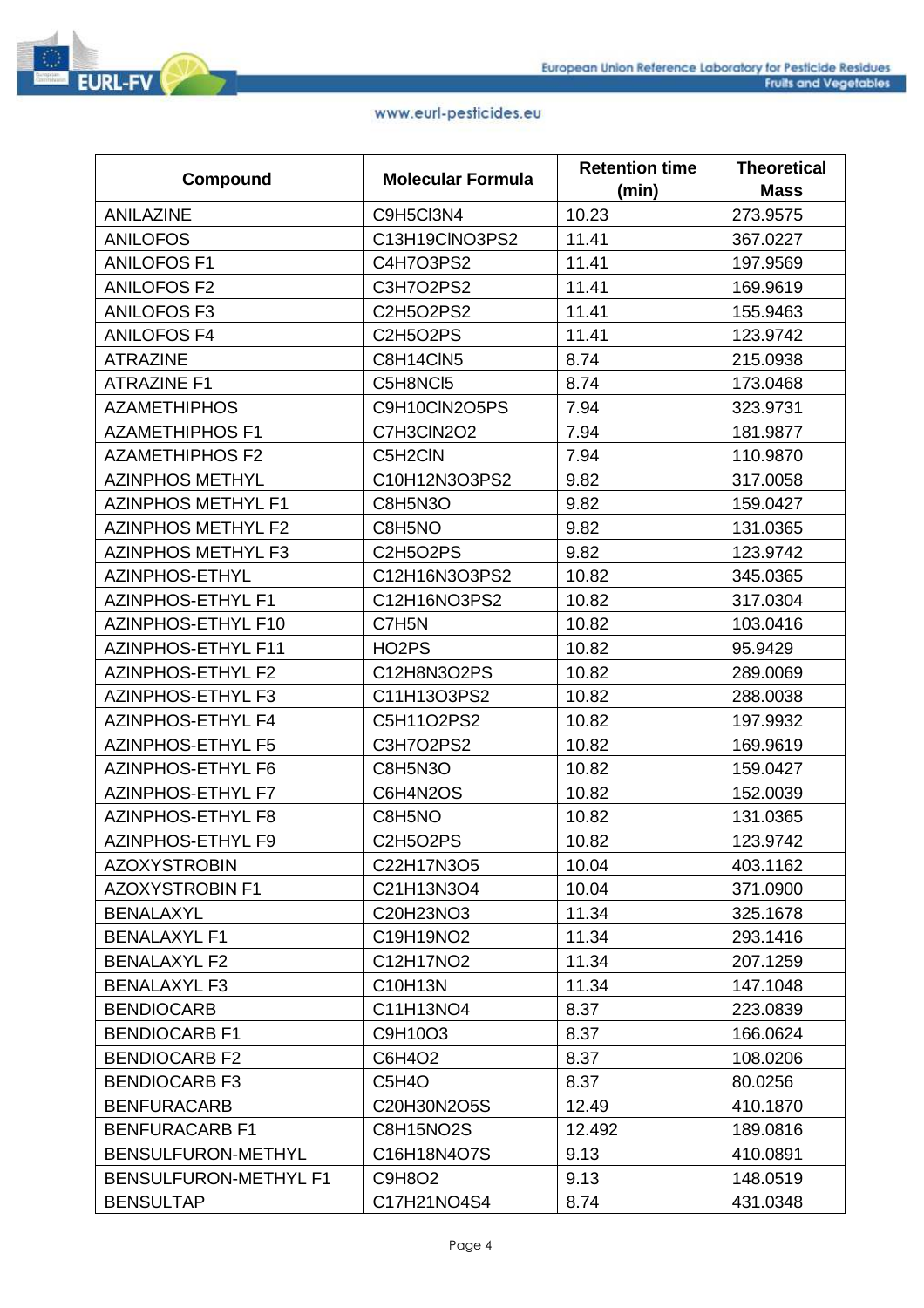

|                          | <b>Molecular Formula</b>                     | <b>Retention time</b> | <b>Theoretical</b> |
|--------------------------|----------------------------------------------|-----------------------|--------------------|
| Compound                 |                                              | (min)                 | <b>Mass</b>        |
| <b>BENSULTAP F1</b>      | C11H15NO2S3                                  | 8.74                  | 289.0259           |
| <b>BENZOXIMATE</b>       | C18H18CINO5                                  | 12.03                 | 363.0868           |
| <b>BENZOXIMATE F1</b>    | C11H12CINO3                                  | 12.03                 | 241.0500           |
| <b>BIFENOX</b>           | C14H9Cl2NO5                                  | 11.82                 | 340.9852           |
| <b>BIFENOX F1</b>        | C13H5Cl2NO4                                  | 11.82                 | 308.9590           |
| <b>BITERTANOL</b>        | C20H23N3O2                                   | 10.554                | 337.1785           |
| <b>BITERTANOL F1</b>     | C18H20O2                                     | 10.554                | 268.1462           |
| <b>BITERTANOL F2</b>     | C18H18O                                      | 10.554                | 250.1347           |
| <b>BROMACIL</b>          | C9H13BrN2O2                                  | 7.558                 | 260.0160           |
| <b>BROMACYL F1</b>       | C5H5BrN2O2                                   | 7.558                 | 203.9534           |
| <b>BROMOXYNIL</b>        | C7H3Br2NO                                    | 8.84                  | 274.8581           |
| <b>BROMUCONAZOLE</b>     | C13H12BrCl2N3O                               | 9.98                  | 374.9534           |
| <b>BROMUCONAZOLE F1</b>  | C11H9BrCl2O                                  | 9.98                  | 305.9208           |
| <b>BROMUCONAZOLE F2</b>  | C7H4Cl2                                      | 9.98                  | 157.9684           |
| <b>BROMUCONAZOLE F3</b>  | C <sub>2</sub> H <sub>3</sub> N <sub>3</sub> | 9.98                  | 69.0321            |
| <b>BUPIRIMATE</b>        | C13H24N4O3S                                  | 9.232                 | 316.1563           |
| <b>BUPROFEZIN</b>        | C16H23N3OS                                   | 11.195                | 305.1556           |
| <b>BUPROFEZIN F1</b>     | C9H16N2OS                                    | 11.195                | 363.0622           |
| <b>BUTOCARBOXIM</b>      | C7H14N2O2S                                   | 7.06                  | 190.0776           |
| <b>BUTOCARBOXIM F1</b>   | C3H6S                                        | 7.06                  | 74.0184            |
| <b>BUTOCARBOXIM F2</b>   | C5H11NS                                      | 7.06                  | 117.0606           |
| <b>BUTOXYCARBOXIM</b>    | C7H14N2O4S                                   | 4.79                  | 222.0674           |
| <b>BUTOXYCARBOXIM F1</b> | C5H9NO2S                                     | 4.79                  | 147.0354           |
| <b>BUTOXYCARBOXIM F2</b> | C4H7NO                                       | 4.79                  | 85.0527            |
| <b>BUTOXYCARBOXIM F3</b> | <b>CH402S</b>                                | 4.79                  | 79.9932            |
| <b>BUTOXYCARBOXIM F4</b> | C2H5NO2                                      | 4.79                  | 75.0320            |
| <b>BUTOXYCARBOXIM F5</b> | C3H5NO                                       | 4.79                  | 71.0371            |
| <b>BUTURON</b>           | C12H13ClN2O                                  | 9.39                  | 236.0711           |
| <b>BUTURON F1</b>        | C8H9CIN2O                                    | 9.39                  | 184.0398           |
| <b>BUTURON F2</b>        | C8H7N2CI                                     | 9.39                  | 166.0292           |
| <b>BUTURON F3</b>        | C6H4CIN                                      | 9.39                  | 125.0027           |
| <b>BUTURON F4</b>        | C5H9N                                        | 9.39                  | 83.0729            |
| <b>CAMBENDAZOLE</b>      | C14H14N4O2S                                  | 6.17                  | 302.0832           |
| <b>CAMBENDAZOLE F1</b>   | C11H8N4O2S                                   | 6.17                  | 260.0362           |
| <b>CAMBENDAZOLE F2</b>   | C11H6N4OS                                    | 6.17                  | 242.0257           |
| <b>CAMBENDAZOLE F3</b>   | C10H8N4S                                     | 6.17                  | 216.0464           |
| <b>CARBARYL</b>          | C12H11NO2                                    | 8.56                  | 201.0790           |
| <b>CARBARYL F1</b>       | C10H8O                                       | 8.56                  | 144.0569           |
| <b>CARBENDAZIM</b>       | C9H9N3O2                                     | 4.15                  | 191.0689           |
| <b>CARBENDAZIM F1</b>    | <b>C8H5N3O</b>                               | 4.15                  | 159.0432           |
| <b>CARBETAMIDE</b>       | C12H16N2O3                                   | 7.36                  | 236.1155           |
| <b>CARBETAMIDE F1</b>    | C10H9NO3                                     | 7.36                  | 191.0577           |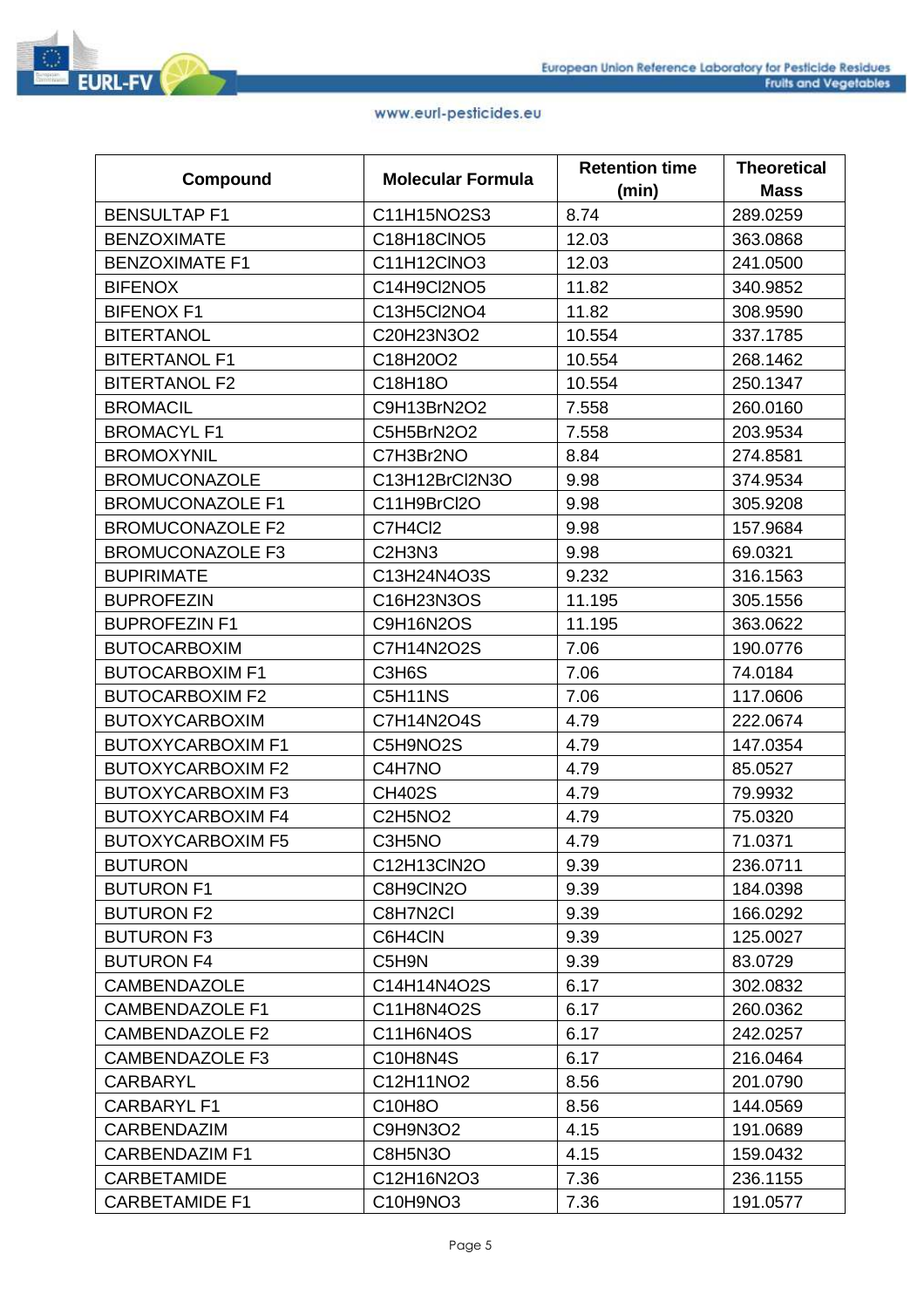|                           |                          | <b>Retention time</b> | <b>Theoretical</b> |
|---------------------------|--------------------------|-----------------------|--------------------|
| Compound                  | <b>Molecular Formula</b> | (min)                 | <b>Mass</b>        |
| <b>CARBETAMIDE F2</b>     | C9H9NO2                  | 7.36                  | 163.0628           |
| <b>CARBETAMIDE F3</b>     | C7H5NO                   | 7.36                  | 119.0365           |
| <b>CARBETAMIDE F4</b>     | C5H11NO2                 | 7.36                  | 117.0784           |
| <b>CARBETAMIDE F5</b>     | C5H9NO                   | 7.36                  | 99.0678            |
| <b>CARBETAMIDE F6</b>     | C6H5N                    | 7.36                  | 91.0416            |
| <b>CARBOFURAN</b>         | C12H15NO3                | 8.309                 | 221.1046           |
| <b>CARBOFURAN F1</b>      | C10H12O2                 | 8.309                 | 164.0832           |
| <b>CARBOFURAN F2</b>      | C7H6O2                   | 8.309                 | 122.0362           |
| CARBOFURAN-3-HYDROXY      | C12H15NO4                | 6.1                   | 237.0996           |
| CARBOFURAN-3-HYDROXY      |                          |                       |                    |
| F <sub>1</sub>            | C10H10O2                 | 6.1                   | 162.0675           |
| <b>CARBOPHENOTHION</b>    | C11H16ClO2PS3            | 13.09                 | 341.9739           |
| <b>CARBOPHENOTHION F1</b> | C7H5CIS                  | 13.09                 | 155.9800           |
| <b>CARBOSULFAN</b>        | C20H32N2O3S              | 14.63                 | 380.2128           |
| <b>CHLORBROMURON</b>      | C9H10BrCIN2O2            | 10.13                 | 291.9608           |
| <b>CHLORBROMURON F1</b>   | C8H6BrCIN2O              | 10.13                 | 259.9346           |
| <b>CHLORBROMURON F2</b>   | C6H3BrCIN                | 10.13                 | 202.9132           |
| <b>CHLORFENAPYR</b>       | C15H11BrClF3N2O          | 12.32                 | 405.9690           |
| <b>CHLORFENVINPHOS</b>    | C12H14Cl3O4P             | 11.08                 | 357.9690           |
| <b>CHLORFENVINPHOS F1</b> | C11H14Cl3O3P             | 11.08                 | 329.9740           |
| <b>CHLORFENVINPHOS F2</b> | C4H11O4P                 | 11.08                 | 154.0389           |
| <b>CHLORFENVINPHOS F3</b> | <b>C2H7O4P</b>           | 11.08                 | 126.0076           |
| <b>CHLORFENVINPHOS F4</b> | <b>H3O4P</b>             | 11.08                 | 97.9767            |
| <b>CHLORFLUAZURON</b>     | C20H9Cl3F5N3O3           | 12.89                 | 538.9630           |
| <b>CHLORFLUAZURON F1</b>  | C7H5F2NO                 | 12.89                 | 157.0339           |
| <b>CHLORFLUAZURON F2</b>  | C7H2F2O                  | 12.89                 | 140.0074           |
| <b>CHLORIDAZON</b>        | C10H8CIN3O               | 6.34                  | 221.0350           |
| <b>CHLOROTOLURON</b>      | C10H13ClN2O              | 8.5                   | 212.0716           |
| <b>CHLOROTOLURON F1</b>   | C8H6CINO                 | 8.5                   | 167.0138           |
| <b>CHLOROTOLURON F2</b>   | C3H5NO                   | 8.5                   | 71.0371            |
| <b>CHLOROXURON</b>        | C15H15ClN2O2             | 9.81                  | 290.0816           |
| <b>CHLOROXURON F1</b>     | C3H5NO                   | 9.81                  | 71.0365            |
| <b>CHLORPROPHAM</b>       | C10H12CINO2              | 10.43                 | 213.0557           |
| <b>CHLORPROPHAM F1</b>    | C7H6CINO2                | 10.43                 | 171.0081           |
| <b>CHLORPROPHAM F2</b>    | C7H4CINO                 | 10.43                 | 152.9976           |
| <b>CHLORPROPHAM F3</b>    | C6H4CIN                  | 10.43                 | 125.0027           |
| <b>CHLORSULFURON</b>      | C12H12CIN5O4S            | 8.43                  | 357.0293           |
| <b>CHLORSULFURON F1</b>   | C5H8N4O                  | 8.43                  | 140.0692           |
| <b>CHROMAFENOZIDE</b>     | C24H30N2O3               | 10.65                 | 394.2256           |
| <b>CHROMAFENOZIDE F1</b>  | C20H22N2O3               | 10.65                 | 338.1630           |
| <b>CHROMAFENOZIDE F2</b>  | C11H10O2                 | 10.65                 | 174.0681           |
| <b>CINOSULFURON</b>       | C15H19N5O7S              | 8.02                  | 413.1005           |
| <b>CLETHODIM</b>          | C17H26CINO3S             | 9.87                  | 359.1322           |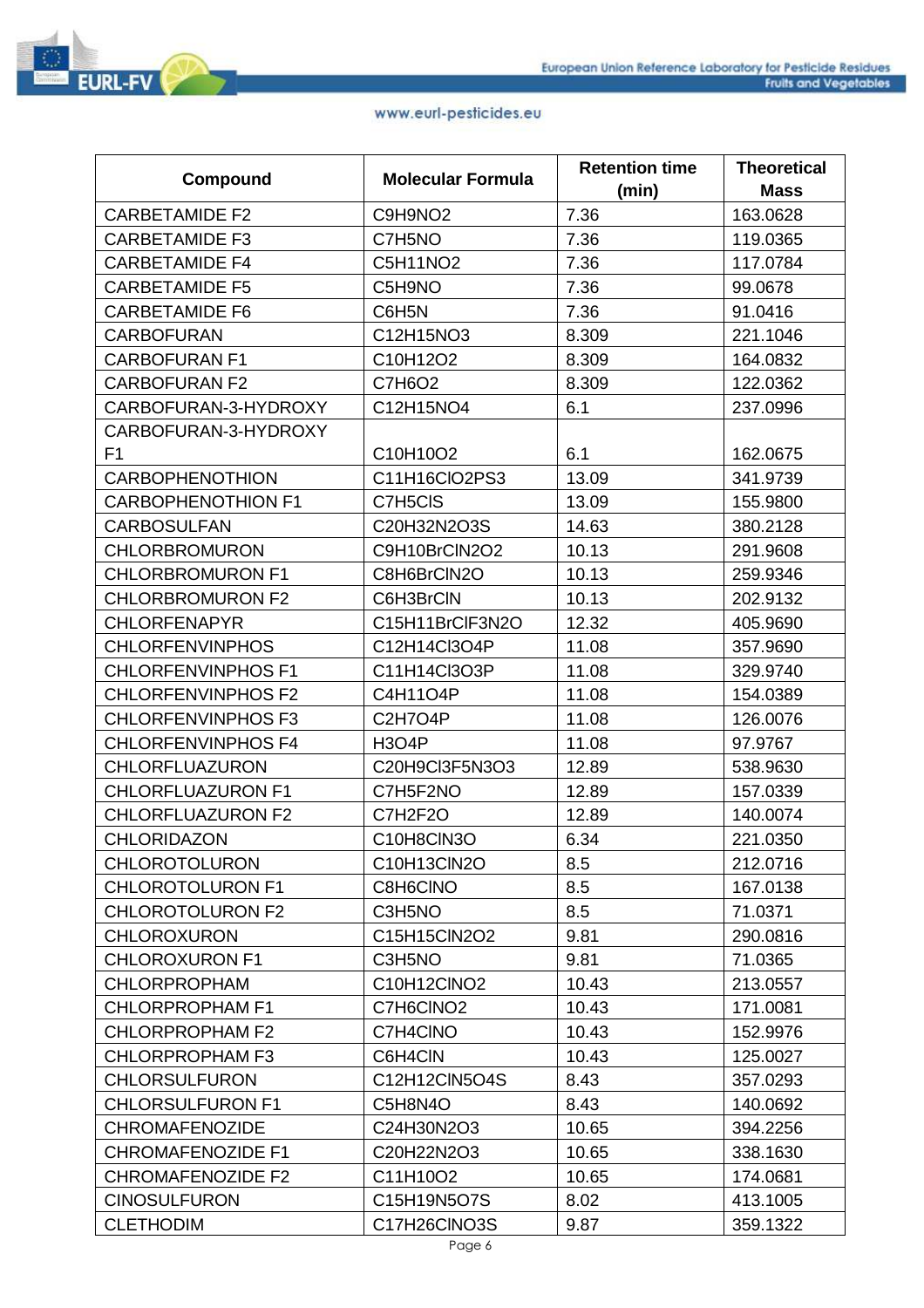

|                            |                                              | <b>Retention time</b> | <b>Theoretical</b> |
|----------------------------|----------------------------------------------|-----------------------|--------------------|
| Compound                   | <b>Molecular Formula</b>                     | (min)                 | <b>Mass</b>        |
| <b>CLOFENTEZINE</b>        | C14H8Cl2N4                                   | 11.67                 | 302.0120           |
| <b>CLOMAZONE</b>           | C12H14CINO2                                  | 9.42                  | 239.0707           |
| <b>CLOPYRALID</b>          | C6H3Cl2NO2                                   | 4.26                  | 190.9541           |
| <b>CLOPYRALID F1</b>       | C6H2Cl2NO                                    | 4.26                  | 173.9513           |
| <b>CLOTHIANIDIN</b>        | C6H8CIN5O2S                                  | 6.073                 | 249.0082           |
| <b>CLOTHIANIDIN F1</b>     | C4H2CINS                                     | 6.073                 | 130.9587           |
| <b>COUMAPHOS</b>           | C14H16CIO5PS                                 | 11.53                 | 362.0139           |
| <b>COUMAPHOS OXON</b>      | C14H16CIO6P                                  | 9.31                  | 346.0367           |
| <b>COUMAPHOS OXON F1</b>   | C10H8CIO6P                                   | 9.31                  | 289.9747           |
| <b>COUMAPHOS OXON F2</b>   | C12H12CIO6P                                  | 9.31                  | 318.0060           |
| <b>CYANAZINE</b>           | C9H13CIN6                                    | 7.87                  | 240.0890           |
| <b>CYANOFENPHOS</b>        | C15H14NO2PS                                  | 11.52                 | 303.0477           |
| <b>CYANOFENPHOS F1</b>     | C13H10NO2PS                                  | 11.52                 | 275.0164           |
| <b>CYANOFENPHOS F2</b>     | C6H5OPS                                      | 11.52                 | 155.9793           |
| <b>CYANOFENPHOS F3</b>     | C7H3N                                        | 11.52                 | 101.0260           |
| <b>CYCLOATE</b>            | C11H21NOS                                    | 12.25                 | 215.1344           |
| <b>CYMOXANIL</b>           | C7H10N4O3                                    | 7.03                  | 198.0753           |
| <b>CYMOXANIL F1</b>        | C6H9N3O2                                     | 7.03                  | 155.0695           |
| <b>CYMOXANIL F2</b>        | C4H5N3O2                                     | 7.03                  | 127.0382           |
| <b>CYMOXANIL F3</b>        | C5H6N4O3                                     | 7.03                  | 170.0440           |
| CYPROCONAZOLE              | C15H18ClN3O                                  | 9.72                  | 291.1133           |
| <b>CYPROCONAZOLE F1</b>    | C7H5Cl                                       | 9.72                  | 124.0074           |
| <b>CYPROCONAZOLE F2</b>    | C <sub>2</sub> H <sub>3</sub> N <sub>3</sub> | 9.72                  | 69.0323            |
| <b>CYPRODINIL</b>          | C14H15N3                                     | 9.315                 | 225.1260           |
| <b>CYROMAZINE</b>          | C6H10N6                                      | $\mathbf{1}$          | 166.0967           |
| <b>DAMINOZIDE</b>          | C6H12N2O3                                    | 1.01                  | 160.0842           |
| <b>DAMINOZIDE F1</b>       | C6H10N2O2                                    | 1.01                  | 142.0737           |
| <b>DEET</b>                | C12H17NO                                     | 8.77                  | 191.1304           |
| DEET <sub>F1</sub>         | C8H6O                                        | 8.77                  | 118.0413           |
| DEET <sub>F2</sub>         | C7H <sub>6</sub>                             | 8.77                  | 90.0464            |
| <b>DELTAMETHRIN</b>        | C22H19Br2NO3                                 | 13.45                 | 502.9732           |
| <b>DEMETON S-METHYL</b>    | C6H15O3PS2                                   | 7.97                  | 230.0200           |
| <b>DEMETON S-METHYL F1</b> | C4H8S                                        | 7.97                  | 88.0347            |
| <b>DEMETON-S-</b>          |                                              |                       |                    |
| <b>METHYLSULFONE</b>       | C6H15O5PS2                                   | 5.407                 | 262.0093           |
| DESETHYL TERBUTYLAZINE     | C7H12CIN5                                    | 7.82                  | 201.0775           |
| DESETHYL TERBUTYLAZINE     |                                              |                       |                    |
| F <sub>1</sub>             | C3H4CIN5                                     | 7.82                  | 145.0149           |
| DESMETHYL-PIRIMICARB       | C10H16N4O2                                   | 4.66                  | 224.1268           |
| <b>DIAFENTHIURON</b>       | C23H32N2OS                                   | 13.2                  | 384.2235           |
| <b>DIALIFOS</b>            | C14H17CINO4PS2                               | 11.96                 | 393.0019           |
| <b>DIALIFOS F1</b>         | C10H6CINO2                                   | 11.96                 | 207.0081           |
| <b>DIALIFOS F2</b>         | C4H11O2PS2                                   | 11.96                 | 185.9932           |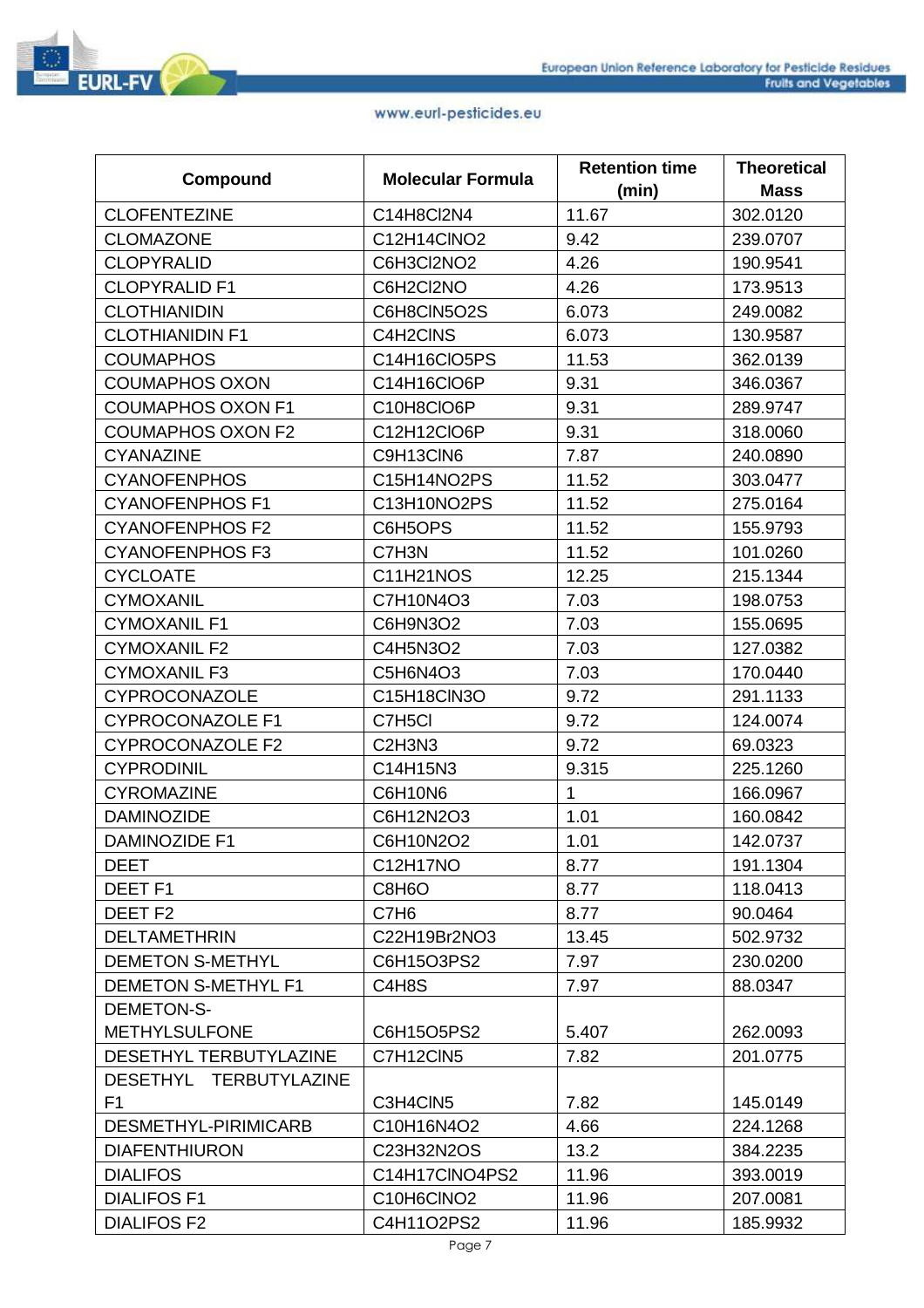|                           | <b>Molecular Formula</b> | <b>Retention time</b> | <b>Theoretical</b> |
|---------------------------|--------------------------|-----------------------|--------------------|
| Compound                  |                          | (min)                 | <b>Mass</b>        |
| <b>DIAZINON</b>           | C12H21N2O3PS             | 11.73                 | 304.1005           |
| <b>DIAZINON F1</b>        | <b>C8H12N2S</b>          | 11.73                 | 168.0716           |
| <b>DIAZINON F2</b>        | C8H12N2O                 | 11.73                 | 152.0943           |
| <b>DICHLOFLUANID</b>      | C9H11Cl2FN2O2S2          | 11.18                 | 331.9617           |
| <b>DICHLOFLUANID F1</b>   | C7H4Cl2NFS               | 11.18                 | 222.9420           |
| <b>DICHLOFLUANID F2</b>   | C6H4NS                   | 11.18                 | 122.0059           |
| <b>DICHLORVOS</b>         | C4H7Cl2O4P               | 7.83                  | 219.9453           |
| <b>DICHLORVOS F1</b>      | <b>C2H5O3P</b>           | 7.83                  | 107.9971           |
| <b>DICLOBUTRAZOL</b>      | C15H19Cl2N3O             | 10.31                 | 327.0899           |
| <b>DICLORAN</b>           | C6H4Cl2N2O2              | 9.56                  | 205.9644           |
| <b>DICROTOPHOS</b>        | C8H16NO5P                | 5.28                  | 237.0760           |
| <b>DICROTOPHOS F1</b>     | C6H9O5P                  | 5.28                  | 192.0182           |
| <b>DICROTOPHOS F2</b>     | C2H7O4P                  | 5.28                  | 126.0076           |
| <b>DICROTOPHOS F3</b>     | C6H9NO                   | 5.28                  | 111.0678           |
| <b>DIETHOFENCARB</b>      | C14H21NO4                | 9.88                  | 267.1471           |
| <b>DIETHOFENCARB F1</b>   | C11H15NO4                | 9.88                  | 225.1001           |
| <b>DIETHOFENCARB F2</b>   | C9H11NO4                 | 9.88                  | 197.0688           |
| <b>DIFENOCONAZOLE</b>     | C19H17Cl2N3O3            | 11.24                 | 405.0641           |
| DIFENOCONAZOLE F1         | C13H8Cl2O                | 11.24                 | 249.9947           |
| <b>DIFENOXURON</b>        | C16H18N2O3               | 8.89                  | 286.1317           |
| <b>DIFLUBENZURON</b>      | C14H9CIF2N2O2            | 10.49                 | 310.0321           |
| <b>DIFLUBENZURON F1</b>   | C7H5NOF2                 | 10.49                 | 157.0339           |
| <b>DIFLUBENZURON F2</b>   | C7H2F2O                  | 10.49                 | 140.0074           |
| <b>DIFLUFENICAN</b>       | C19H11F5N2O2             | 11.86                 | 394.0741           |
| <b>DIMEFURON</b>          | C15H19ClN4O3             | 9.23                  | 338.1140           |
| <b>DIMETHOATE</b>         | C5H12NO3PS2              | 6.61                  | 228.9996           |
| <b>DIMETHOATE F1</b>      | C4H7O3PS2                | 6.61                  | 197.9569           |
| <b>DIMETHOATE F2</b>      | C3H7O2PS2                | 6.61                  | 169.9619           |
| <b>DIMETHOATE F3</b>      | C2H5O2PS2                | 6.61                  | 155.9463           |
| <b>DIMETHOATE F4</b>      | C2H5O2PS                 | 6.61                  | 123.9742           |
| <b>DIMETHOMORPH</b>       | C21H22CINO4              | 9.3                   | 387.1237           |
| <b>DIMETHOMORPH F1</b>    | C17H13O3Cl               | 9.3                   | 300.0548           |
| <b>DIMETHYLVINPHOS</b>    | C10H10Cl3O4P             | 10.02                 | 329.9377           |
| <b>DIMETHYLVINPHOS F1</b> | C8H3Cl3                  | 10.02                 | 203.9295           |
| <b>DIMETHYLVINPHOS F2</b> | C2H7O4P                  | 10.02                 | 126.0076           |
| <b>DIMETHYLVINPHOS F3</b> | <b>C2H5O3P</b>           | 10.02                 | 107.9971           |
| <b>DINICONAZOLE</b>       | C15H17Cl2N3O             | 10.84                 | 325.0749           |
| <b>DINOCAP</b>            | C18H24N2O6               | 13.27                 | 364.1634           |
| <b>DINOTEFURAN</b>        | C7H14N4O3                | 3.08                  | 202.1060           |
| <b>DINOTEFURAN F1</b>     | C5H11N3                  | 3.08                  | 113.0947           |
| <b>DISULFOTON</b>         | C8H19O2PS3               | 11.95                 | 274.0285           |
| <b>DISULFOTON F1</b>      | C4H8S                    | 11.95                 | 88.0341            |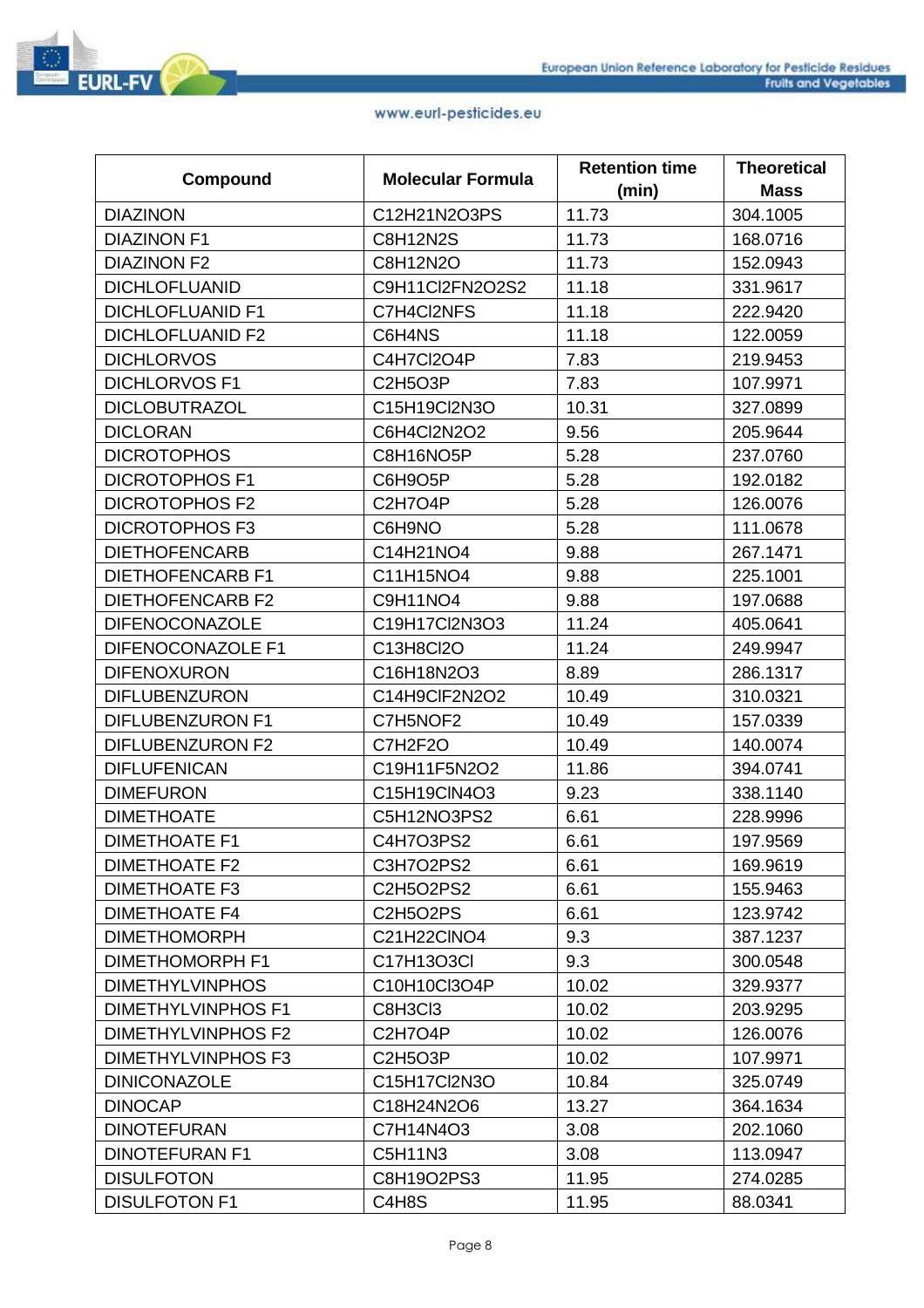|                             |                          | <b>Retention time</b> | <b>Theoretical</b> |
|-----------------------------|--------------------------|-----------------------|--------------------|
| Compound                    | <b>Molecular Formula</b> | (min)                 | <b>Mass</b>        |
| <b>DIURON</b>               | C9H10Cl2N2O              | 8.8                   | 232.0170           |
| <b>DIURON F1</b>            | C3H5NO                   | 8.8                   | 71.0371            |
| <b>DODEMORPH</b>            | C18H35NO                 | 7.85                  | 281.2713           |
| <b>DODEMORPH F1</b>         | C14H29NO                 | 7.85                  | 227.2243           |
| <b>EDIFENPHOS</b>           | C14H15O2PS2              | 11.01                 | 310.0245           |
| <b>EDIFENPHOS F1</b>        | C12H11O2PS2              | 11.01                 | 281.9932           |
| <b>EMAMECTIN BENZOATE</b>   | C49H75NO13               | 9.95                  | 885.5233           |
| <b>EPOXICONAZOLE</b>        | C17H13CIFN3O             | 10.04                 | 329.0726           |
| <b>ETHIOFENCARB</b>         | C11H15NO2S               | 8.8                   | 225.0823           |
| <b>ETHIOFENCARB F1</b>      | C9H9NO2                  | 8.8                   | 163.0633           |
| <b>ETHIOFENCARB F2</b>      | C7H6O                    | 8.8                   | 106.0419           |
| <b>ETHION</b>               | C9H22O4P2S4              | 12.74                 | 383.9871           |
| <b>ETHIPROLE</b>            | C13H9Cl2F3N4OS           | 9.62                  | 395.9821           |
| <b>ETHOXYQUIN</b>           | C14H19NO                 | 8.33                  | 217.1467           |
| <b>ETHOXYQUIN F1</b>        | C13H15NO                 | 8.33                  | 201.1154           |
| <b>ETOFENPROX</b>           | C25H28O3                 | 14.09                 | 376.2038           |
| <b>ETOFENPROX F1</b>        | C23H28O2                 | 14.09                 | 336.2089           |
| ETOFENPROX F2               | C12H16O                  | 14.09                 | 176.1195           |
| <b>ETRIMFOS</b>             | C10H17N2O4PS             | 11.53                 | 292.0647           |
| <b>ETRIMFOS F1</b>          | C8H13N2O4PS              | 11.53                 | 264.0334           |
| <b>FENAMIDONE</b>           | C17H17N3OS               | 10.03                 | 311.1092           |
| <b>FENAMIPHOS</b>           | C13H22NO3PS              | 9.97                  | 303.1052           |
| <b>FENAMIPHOS F1</b>        | C11H18NO3PS              | 9.97                  | 275.0739           |
| <b>FENAMIPHOS F2</b>        | C10H16NO3PS              | 9.97                  | 261.0583           |
| <b>FENAMIPHOS F3</b>        | C8H12NO3PS               | 9.97                  | 233.0270           |
| <b>FENAMIPHOS F4</b>        | C8H9O3PS                 | 9.97                  | 216.0004           |
| <b>FENAMIPHOS SULFONE</b>   | C13H22NO5PS              | 7.976                 | 335.0951           |
| <b>FENAMIPHOS SULFOXIDE</b> | C13H22NO4PS              | 7.059                 | 319.1002           |
| <b>FENARIMOL</b>            | C17H12Cl2N2O             | 9.92                  | 330.0321           |
| <b>FENAZAQUIN</b>           | C20H22N2O                | 13.14                 | 306.1732           |
| <b>FENAZAQUIN F1</b>        | C12H16                   | 13.14                 | 160.1246           |
| <b>FENAZAQUIN F2</b>        | C8H6N2O                  | 13.14                 | 146.0474           |
| <b>FENBENDAZOLE</b>         | C15H13N3O2S              | 8.36                  | 299.0723           |
| <b>FENBENDAZOLE F1</b>      | C14H9N3O5                | 8.36                  | 267.0461           |
| <b>FENBENDAZOLE F2</b>      | C7H8N3O2                 | 8.36                  | 166.0611           |
| <b>FENBUCONAZOLE</b>        | C19H17CIN4               | 10.37                 | 336.1136           |
| <b>FENFURAM</b>             | C12H11NO2                | 8.89                  | 201.0784           |
| <b>FENFURAM F1</b>          | C6H4O2                   | 8.89                  | 108.0206           |
| <b>FENHEXAMID</b>           | C14H17CINO2              | 10.24                 | 301.0631           |
| <b>FENHEXAMID F1</b>        | C7H12                    | 10.24                 | 96.0933            |
| <b>FENITROTHION</b>         | C9H12NO5PS               | 10.72                 | 277.0168           |
| <b>FENITROTHION F1</b>      | C3H9O3P                  | 10.72                 | 124.0284           |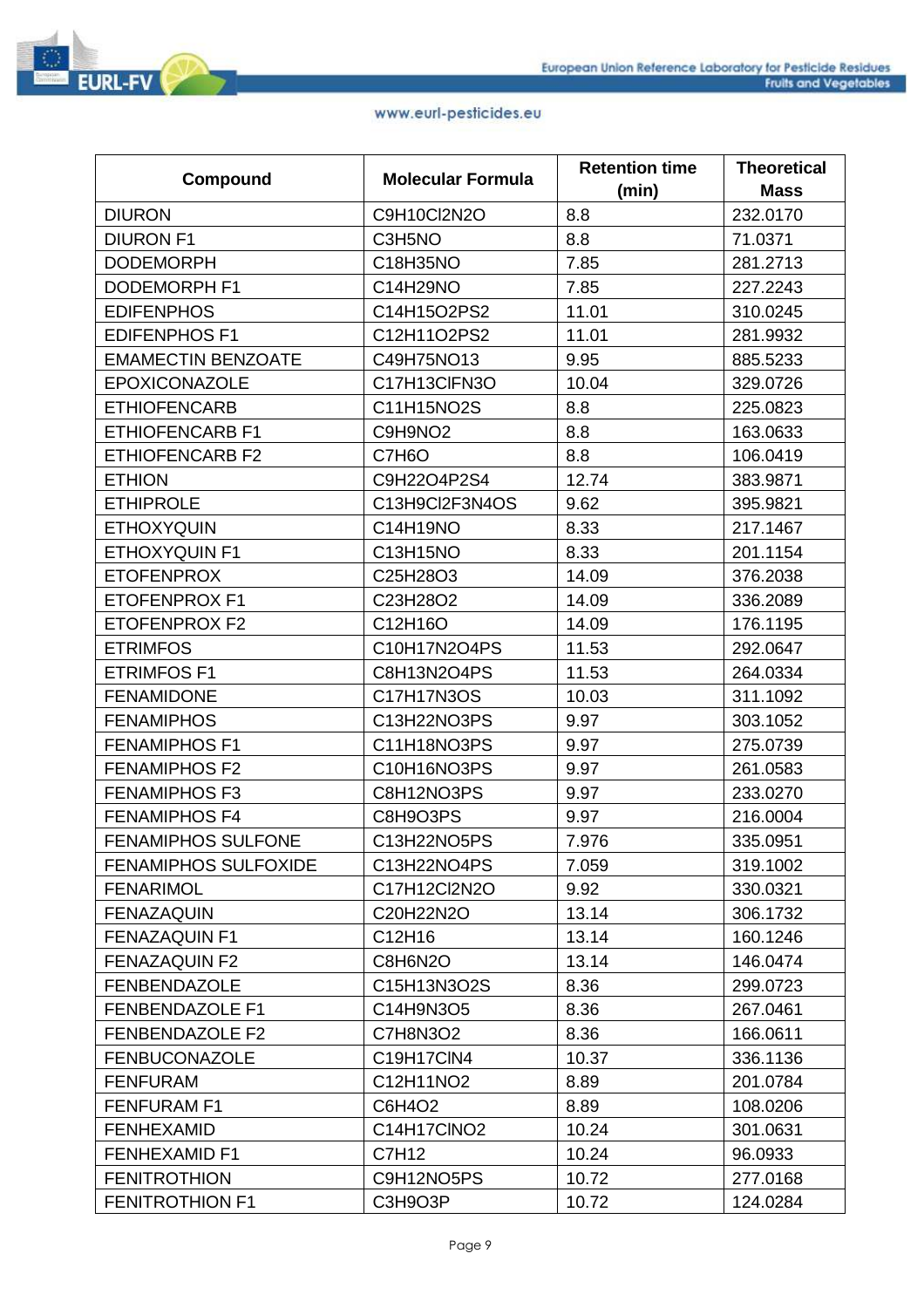|                                | <b>Molecular Formula</b> | <b>Retention time</b> | <b>Theoretical</b> |
|--------------------------------|--------------------------|-----------------------|--------------------|
| Compound                       |                          | (min)                 | <b>Mass</b>        |
| <b>FENOBUCARB</b>              | C12H17NO2                | 9.69                  | 207.1254           |
| <b>FENOBUCARB F1</b>           | C8H9NO <sub>2</sub>      | 9.69                  | 151.0628           |
| <b>FENOBUCARB F2</b>           | C6H6O                    | 9.69                  | 94.0413            |
| FENOXAPROP-ETHYL               | C18H16CINO5              | 12.05                 | 361.0711           |
| <b>FENOXYCARB</b>              | C17H19NO4                | 10.72                 | 301.1308           |
| <b>FENPROPATHRIN</b>           | C22H23NO3                | 13.5                  | 349.1672           |
| <b>FENPROPATHRIN F1</b>        | C8H12O                   | 13.5                  | 124.0882           |
| <b>FENPROPIDIN</b>             | C19H31N                  | 8.2                   | 273.2456           |
| <b>FENPROPIMORPH</b>           | C20H33NO                 | 8.24                  | 303.2562           |
| <b>FENPYROXIMATE</b>           | C24H27N3O4               | 12.99                 | 421.2002           |
| <b>FENPYROXIMATE F1</b>        | C20H19N3O4               | 12.99                 | 365.1376           |
| <b>FENTHION</b>                | C10H15O3PS2              | 11.36                 | 278.0195           |
| <b>FENTHION F1</b>             | C9H11O3PS                | 11.36                 | 230.0161           |
| <b>FENTHION OXON</b>           | C10H15O4PS               | 9.021                 | 262.0423           |
| <b>FENTHION OXON SULFOXIDE</b> | C10H15O5PS               | 5.968                 | 278.0373           |
| <b>FENTHION SULFONE</b>        | C10H15O5PS2              | 9.299                 | 310.0093           |
| <b>FENTHION SULFONE F1</b>     | <b>C2H5O2PS</b>          | 9.299                 | 123.9742           |
| <b>FENTHION SULFOXIDE</b>      | C10H15O4PS2              | 8.194                 | 294.0144           |
| <b>FENURON</b>                 | C9H12N2O                 | 5.94                  | 164.0950           |
| <b>FENURON F1</b>              | C6H7N                    | 5.94                  | 93.0578            |
| <b>FLAMPROP</b>                | C16H13CIFNO3             | 9.09                  | 321.0562           |
| FLAMPROP-METHYL                | C17H15CIFNO3             | 10.51                 | 335.0719           |
| <b>FLAZASULFURON</b>           | C13H12F3N5O5S            | 9.3                   | 407.0511           |
| <b>FLAZASULFURON F1</b>        | C6H5F3N2O2S              | 9.3                   | 226.0024           |
| <b>FLAZASULFURON F2</b>        | C7H7N3O3                 | 9.3                   | 181.0487           |
| <b>FLAZASULFURON F3</b>        | C6H9N3O2                 | 9.3                   | 155.0695           |
| <b>FLONICAMID</b>              | C9H6F3N3O                | 5.37                  | 229.0463           |
| <b>FLORASULAM</b>              | C12H8F3N5O3S             | 8.41                  | 359.0294           |
| <b>FLUACRYPYRIM</b>            | C20H21F3N2O5             | 12.02                 | 426.1397           |
| <b>FLUACRYPYRIM F1</b>         | C12H12O3                 | 12.02                 | 204.0781           |
| <b>FLUACRYPYRIM F2</b>         | C10H8O                   | 12.02                 | 144.0569           |
| FLUAZIFOP-BUTYL                | C19H20F3NO4              | 12.57                 | 383.1344           |
| <b>FLUFENACET</b>              | C14H13F4N3O2S            | 10.87                 | 363.0665           |
| <b>FLUFENACET F1</b>           | C11H12FNO                | 10.87                 | 193.0903           |
| <b>FLUFENACET F2</b>           | C8H6FNO                  | 10.87                 | 151.0433           |
| <b>FLUFENOXURON</b>            | C21H11ClF6N2O3           | 12.62                 | 488.0362           |
| <b>FLUFENOXURON F1</b>         | C7H5F2NO                 | 12.62                 | 157.0334           |
| <b>FLUODIOXONIL</b>            | C12H6F2N2O2              | 9.75                  | 248.0392           |
| <b>FLUODIOXONIL F1</b>         | C12H5FN2O2               | 9.75                  | 228.0329           |
| <b>FLUOMETURON</b>             | C10H11F3N2O              | 8.59                  | 232.0823           |
| <b>FLUOROACETAMIDE</b>         | C2H4FNO                  | 1.05                  | 77.0271            |
| <b>FLUQUINCONAZOLE</b>         | C16H8Cl2FN5O             | 10.25                 | 375.0084           |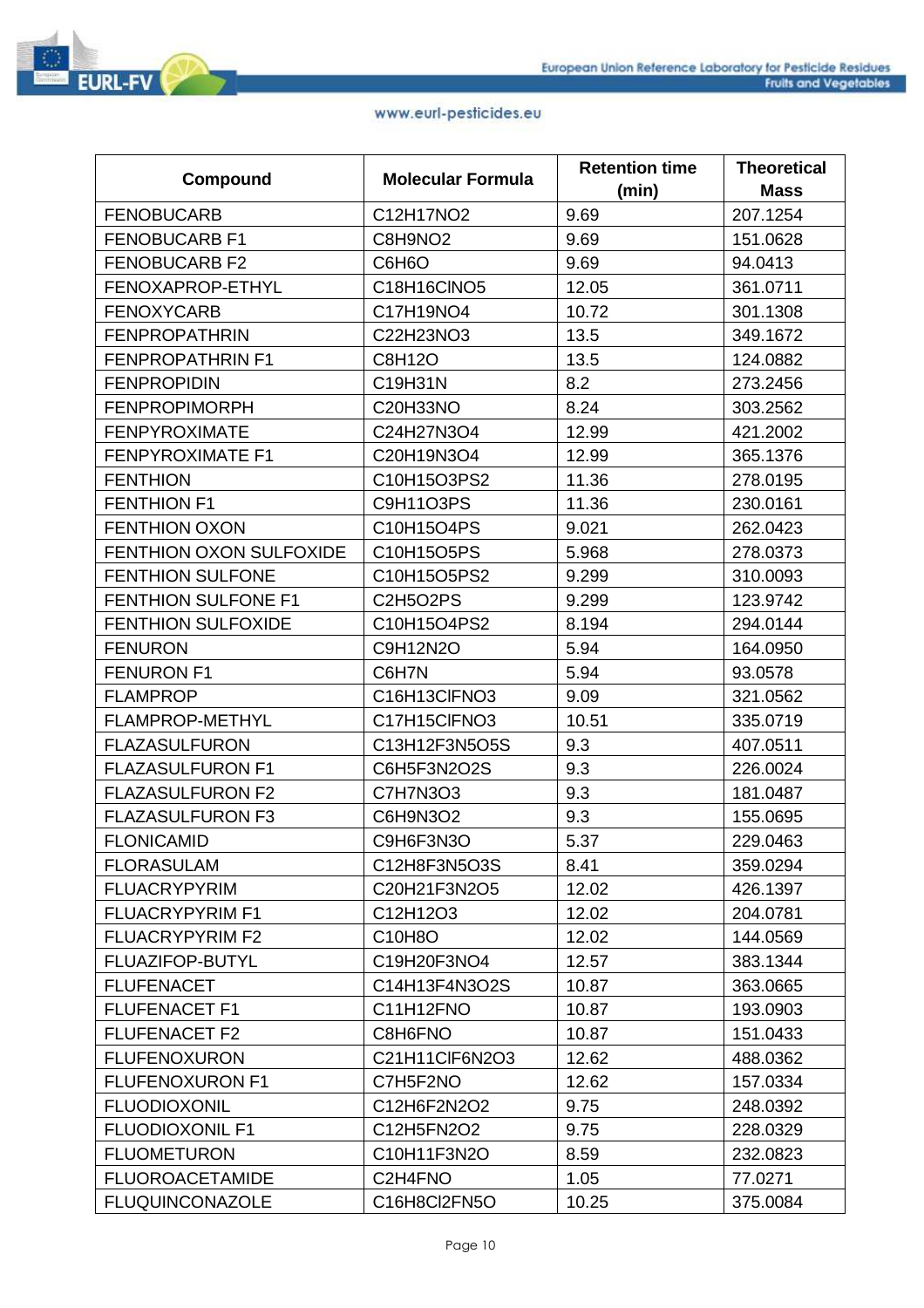

|                            |                          | <b>Retention time</b> | <b>Theoretical</b> |
|----------------------------|--------------------------|-----------------------|--------------------|
| Compound                   | <b>Molecular Formula</b> | (min)                 | <b>Mass</b>        |
| <b>FLUQUINCONAZOLE F1</b>  | C15H2CIFN4O              | 10.25                 | 307.9895           |
| <b>FLURIDONE</b>           | C19H14F3NO               | 9.54                  | 329.1022           |
| <b>FLUROXYPYR</b>          | C7H5Cl2FN2O3             | 7.73                  | 253.9661           |
| <b>FLUROXYPYR F1</b>       | C7H3Cl2FN2O2             | 7.73                  | 235.9556           |
| <b>FLUROXYPYR F2</b>       | C6H3Cl2FN2O              | 7.73                  | 207.9606           |
| <b>FLUROXYPYR F3</b>       | C5H3Cl2FN2               | 7.73                  | 179.9657           |
| <b>FLURTAMONE</b>          | C18H14F3NO2              | 9.77                  | 333.0971           |
| <b>FLUSILAZOLE</b>         | C16H15F2N3Si             | 10.27                 | 315.0998           |
| <b>FLUSILAZOLE F1</b>      | C14H12F2Si               | 10.27                 | 246.0671           |
| <b>FLUTRIAFOL</b>          | C16H13F2N3O              | 8.462                 | 301.1021           |
| <b>FLUTRIAFOL F1</b>       | C14H10F2O                | 8.462                 | 232.0702           |
| <b>FOLPET</b>              | C9H4Cl3NO2S              | 10.57                 | 294.9023           |
| <b>FOLPET F1</b>           | C9H3Cl2NO2S              | 10.57                 | 258.9256           |
| <b>FONOFOS</b>             | C10H15OPS2               | 11.72                 | 246.0302           |
| <b>FONOFOS F1</b>          | <b>C8H11OPS2</b>         | 11.72                 | 217.9989           |
| <b>FONOFOS F2</b>          | C4H9OPS                  | 11.72                 | 136.0112           |
| <b>FONOFOS F3</b>          | C2H5OPS                  | 11.72                 | 107.9799           |
| <b>FORCHLORFENURON</b>     | C12H10ClN3O              | 8.45                  | 247.0512           |
| <b>FORCHLORFENURON F1</b>  | C6H3CIN2O                | 8.45                  | 153.9934           |
| <b>FORCHLORFENURON F2</b>  | C5H6CINO                 | 8.45                  | 131.0138           |
| <b>FORCHLORFENURON F3</b>  | C5H5CIN2                 | 8.45                  | 128.0141           |
| FORCHLORFENURON F4         | C5H6N2O                  | 8.45                  | 110.0480           |
| <b>FORCHLORFENURON F5</b>  | C5H2N2                   | 8.45                  | 90.0218            |
| <b>FORMETANATE</b>         | C11H15N3O2               | 0.97                  | 221.1159           |
| <b>FORMETANATE F1</b>      | C9H12N2O                 | 0.97                  | 221.1159           |
| <b>FOSTHIAZATE</b>         | C9H18NO3PS2              | 8.55                  | 283.0460           |
| <b>FOSTHIAZATE F1</b>      | C5H10NO3PS2              | 8.55                  | 226.9834           |
| <b>FOSTHIAZATE F2</b>      | C3H5NOS                  | 8.55                  | 103.0086           |
| <b>FUBERIDAZOLE</b>        | C11H8N2O                 | 4.6                   | 184.0637           |
| <b>FURATHIOCARB</b>        | C18H26N2O5S              | 12.47                 | 382.1562           |
| <b>HALOXYFOP</b>           | C15H11CIF3NO4            | 10.43                 | 361.0323           |
| <b>HALOXYFOP ETOTYL</b>    | C19H19CIF3NO5            | 12.25                 | 433.0898           |
| <b>HALOXYFOP ETOTYL F1</b> | C14H9CIF3NO2             | 12.25                 | 315.0268           |
| <b>HALOXYFOP METHYL</b>    | C16H13CIF3NO4            | 11.77                 | 375.0485           |
| <b>HEPTENOPHOS</b>         | C9H12CIO4P               | 8.93                  | 250.0162           |
| <b>HEXACONAZOLE</b>        | C14H17Cl2N3O             | 10.5                  | 313.0743           |
| <b>HEXAFLUMURON</b>        | C16H8Cl2F6N2O3           | 11.62                 | 459.9816           |
| <b>HEXAFLUMURON F1</b>     | C7H5F2NO                 | 11.62                 | 157.0339           |
| <b>HEXYTHIAZOX</b>         | C17H21CIN2O2S            | 12.97                 | 352.1007           |
| <b>HEXYTHIAZOX F1</b>      | C11H11N2O2SCI            | 12.97                 | 270.0224           |
| <b>HEXYTHIAZOX F2</b>      | C10H10CINOS              | 12.97                 | 227.0166           |
| <b>HEXYTHIAZOX F3</b>      | C9H10NCI                 | 12.97                 | 167.0496           |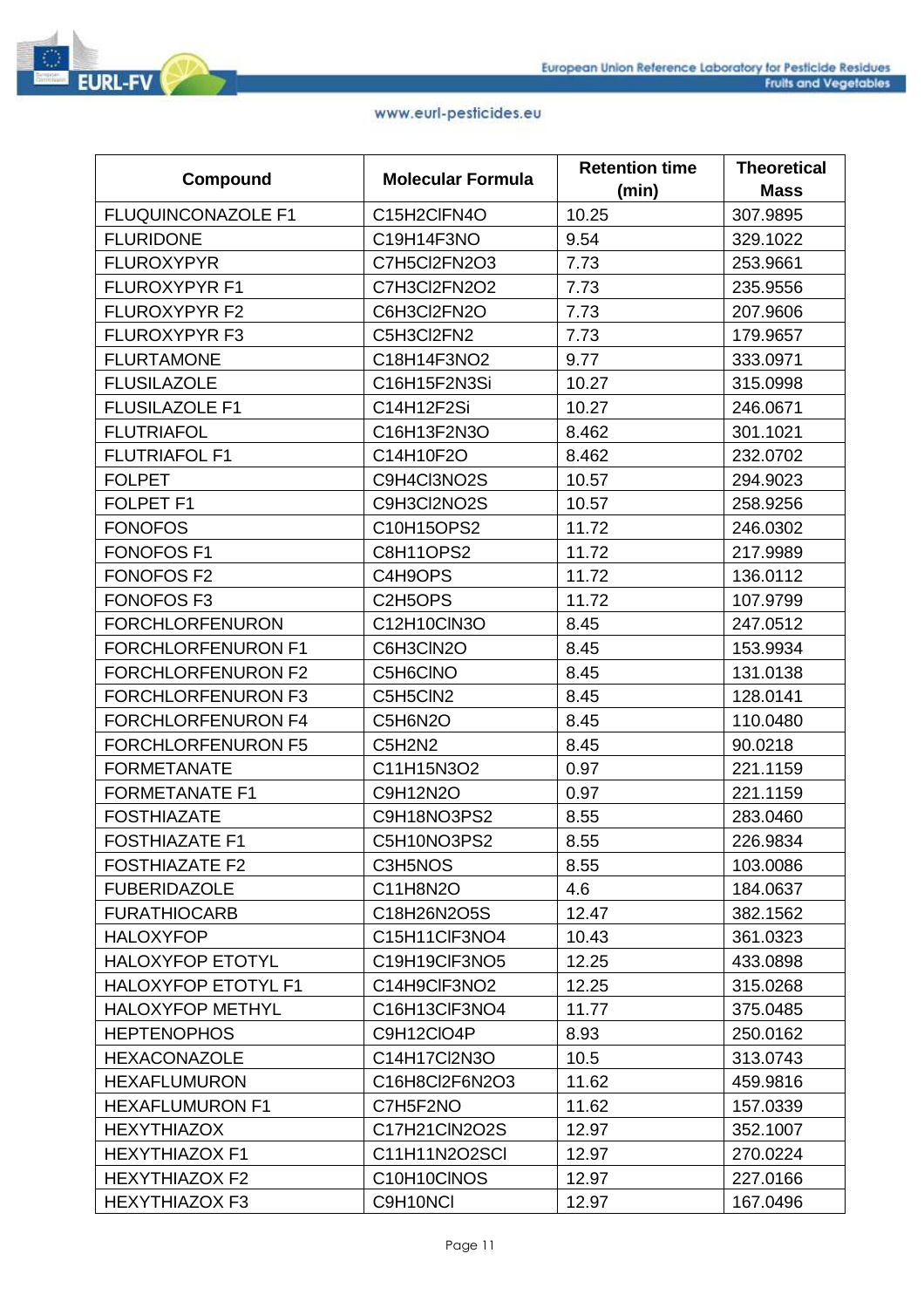|                             |                          | <b>Retention time</b> | <b>Theoretical</b> |
|-----------------------------|--------------------------|-----------------------|--------------------|
| Compound                    | <b>Molecular Formula</b> | (min)                 | <b>Mass</b>        |
| <b>IMAZALIL</b>             | C14H14Cl2N2O             | 7.402                 | 296.0477           |
| <b>IMAZALIL F1</b>          | C7H4Cl2                  | 7.402                 | 157.9685           |
| <b>IMAZAPYR</b>             | C13H15N3O3               | 5.2                   | 261.1113           |
| <b>IMAZAPYR F1</b>          | C12H15N3O2               | 5.2                   | 233.1164           |
| <b>IMAZAQUIN</b>            | C17H17N3O3               | 7.83                  | 311.1264           |
| <b>IMAZAQUIN F1</b>         | C16H17N3O2               | 7.83                  | 283.1316           |
| <b>IMIDACLOPRID</b>         | <b>C9H10CIN5O2</b>       | 6.45                  | 255.0517           |
| <b>IMIDACLOPRID F1</b>      | C9H9CIN4                 | 6.45                  | 208.0510           |
| <b>IMIDACLOPRID F2</b>      | C9H10N4                  | 6.45                  | 174.0900           |
| <b>IMIDACLOPRID F3</b>      | C3H6N2                   | 6.45                  | 70.0525            |
| <b>INDOXACARB</b>           | C22H17ClF3N3O7           | 11.79                 | 527.0701           |
| <b>IOXYNIL</b>              | C7H3I2NO                 | 9.45                  | 370.8304           |
| <b>IPRODIONE</b>            | C13H13Cl2N3O3            | 10.65                 | 329.0328           |
| <b>IPRODIONE F1</b>         | C10H7Cl2N3O3             | 10.65                 | 286.9854           |
| <b>IPRODIONE F2</b>         | C9H6Cl2N2O2              | 10.65                 | 243.9801           |
| <b>IPROVALICARB</b>         | C18H28N2O3               | 9.91                  | 320.2094           |
| <b>IPROVALICARB F1</b>      | C15H22N2O3               | 9.91                  | 278.1625           |
| <b>IPROVALICARB F2</b>      | C14H22N2O                | 9.91                  | 234.1726           |
| <b>IPROVALICARB F3</b>      | C9H18N2O3                | 9.91                  | 202.1312           |
| <b>IPROVALICARB F4</b>      | C9H15NO3                 | 9.91                  | 185.1046           |
| <b>IPROVALICARB F5</b>      | C6H12N2O3                | 9.91                  | 160.0842           |
| <b>IPROVALICARB F6</b>      | C6H9NO3                  | 9.91                  | 143.0577           |
| <b>IPROVALICARB F7</b>      | C9H10                    | 9.91                  | 118.0777           |
| <b>IPROVALICARB F8</b>      | C5H9NO2                  | 9.91                  | 115.0628           |
| <b>IPROVALICARB F9</b>      | C7H <sub>6</sub>         | 9.91                  | 90.0464            |
| <b>ISAZOFOS</b>             | C9H17CIN3O3PS            | 11.03                 | 313.0412           |
| <b>ISAZOFOS F1</b>          | C2H2N3OCI                | 11.03                 | 118.9881           |
| <b>ISOCARBOPHOS</b>         | C11H16NO4PS              | 9.6                   | 289.0538           |
| <b>ISOCARBOPHOS F1</b>      | C11H13O4PS               | 9.6                   | 272.0266           |
| <b>ISOCARBOPHOS F2</b>      | C8H7O4PS                 | 9.6                   | 229.9797           |
| <b>ISOFENPHOS</b>           | C15H24NO4PS              | 12                    | 345.1158           |
| <b>ISOFENPHOS F1</b>        | C9H9O4PS                 | 12 <sub>2</sub>       | 243.9956           |
| <b>ISOFENPHOS F2</b>        | C7H5O4PS                 | 12 <sub>2</sub>       | 215.9640           |
| <b>ISOFENPHOS-METHYL</b>    | C14H22NO4PS              | 11.63                 | 331.1001           |
| <b>ISOFENPHOS-METHYL F1</b> | C11H13O4PS               | 11.63                 | 272.0266           |
| <b>ISOFENPHOS-METHYL F2</b> | C8H7O4PS                 | 11.63                 | 229.9797           |
| <b>ISOFENPHOS-OXON</b>      | C15H24NO5P               | 9.74                  | 329.1386           |
| <b>ISOPROCARB</b>           | C11H15NO2                | 9.1                   | 193.1103           |
| <b>ISOPROCARB F1</b>        | C8H9NO2                  | 9.1                   | 151.0633           |
| <b>ISOPROCARB F2</b>        | C9H12O                   | 9.1                   | 136.0888           |
| <b>ISOPROCARB F3</b>        | C6H6O                    | 9.1                   | 94.0419            |
| <b>ISOPROTURON</b>          | C12H18N2O                | 8.76                  | 206.1419           |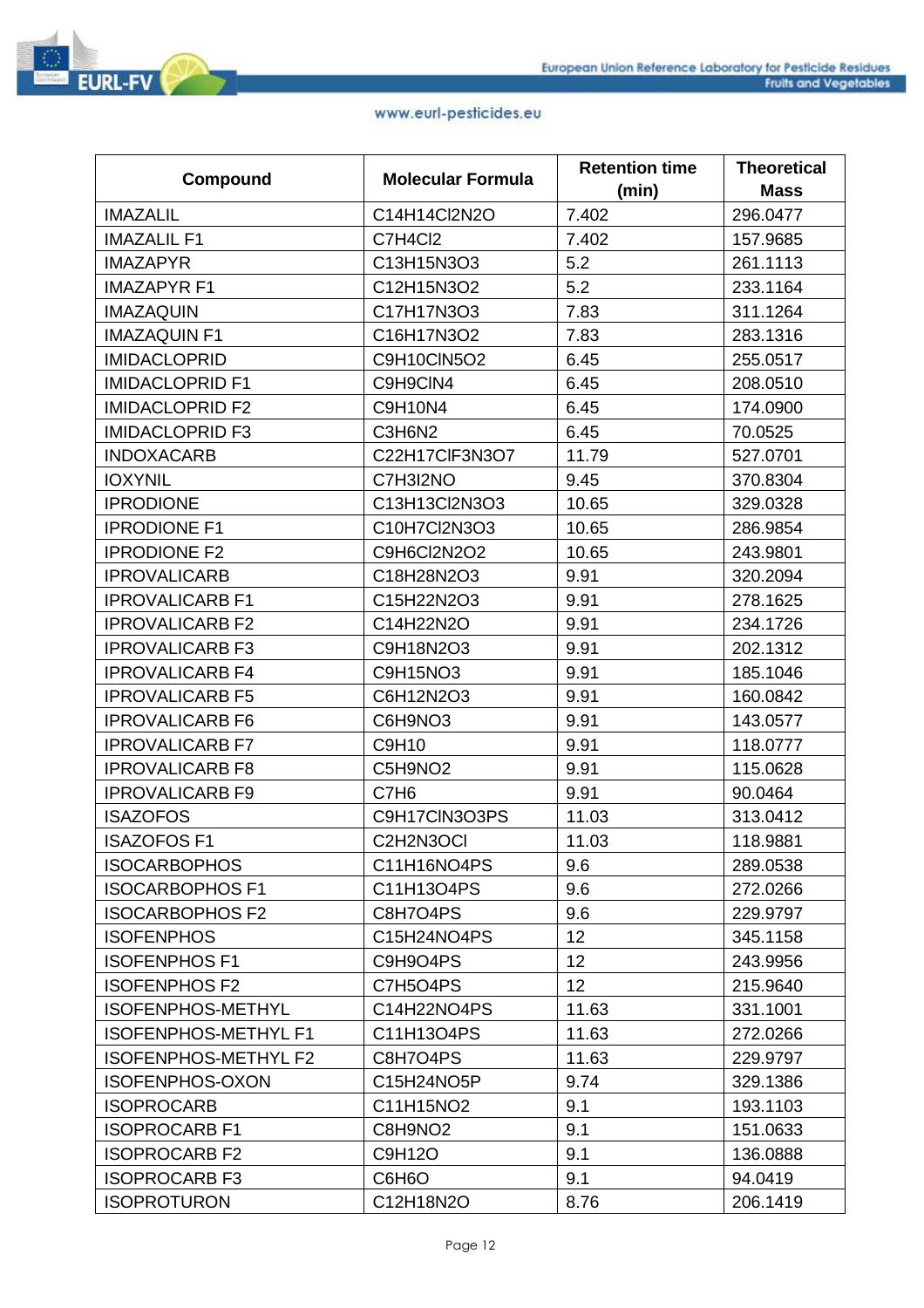|                           | <b>Molecular Formula</b> | <b>Retention time</b> | <b>Theoretical</b> |
|---------------------------|--------------------------|-----------------------|--------------------|
| Compound                  |                          | (min)                 | <b>Mass</b>        |
| <b>ISOPROTURON F1</b>     | C9H12N2O                 | 8.76                  | 164.0950           |
| <b>ISOXAFLUTOLE</b>       | C15H12F3NO4S             | 10.07                 | 359.0433           |
| <b>ISOXAFLUTOLE F1</b>    | C9H5O3F3S                | 10.07                 | 249.9906           |
| <b>ISOXATHION</b>         | C13H16NO4PS              | 11.94                 | 313.0532           |
| <b>ISOXATHION F1</b>      | C9H7NO <sub>2</sub>      | 11.94                 | 161.0471           |
| <b>ISOXATHION F2</b>      | C11H12NO4PS              | 11.94                 | 285.0219           |
| <b>ISOXATHION F3</b>      | C9H8NO4PS                | 11.94                 | 256.9906           |
| <b>IVERMECTIN A</b>       | C48H74O14                | 15.68                 | 874.5079           |
| <b>IVERMECTIN B</b>       | C47H72O14                | 14.78                 | 872.4922           |
| <b>KRESOXIM-METHYL</b>    | C18H19NO4                | 11.13                 | 313.1308           |
| <b>KRESOXIM-METHYL F1</b> | C17H15NO3                | 11.13                 | 281.1046           |
| <b>KRESOXIM-METHYL F2</b> | C17H14O3                 | 11.13                 | 266.0937           |
| KRESOXIM-METHYL F3        | C16H15NO2                | 11.13                 | 253.1097           |
| <b>KRESOXIM-METHYL F4</b> | C15H11NO4                | 11.13                 | 221.0835           |
| <b>KRESOXIM-METHYL F5</b> | C11H11NO3                | 11.13                 | 205.0733           |
| <b>LENACIL</b>            | C13H18N2O2               | 7.95                  | 234.1368           |
| <b>LENACIL F1</b>         | C7H8N2O2                 | 7.95                  | 152.0586           |
| <b>LINURON</b>            | C9H10Cl2N2O2             | 9.95                  | 248.0114           |
| <b>LINURON F1</b>         | C8H6CIN2O                | 9.95                  | 181.0163           |
| <b>LINURON F2</b>         | C6H3Cl2N                 | 9.95                  | 158.9637           |
| <b>LUFENURON</b>          | C17H8Cl2F8N2O3           | 12.29                 | 509.9779           |
| <b>LUFENURON F1</b>       | C7H5F2NO                 | 12.29                 | 157.0334           |
| <b>MALAOXON</b>           | C10H19O7PS               | 8.11                  | 314.0583           |
| <b>MALATHION</b>          | C10H19O6PS2              | 10.7                  | 330.0355           |
| <b>MALATHION F1</b>       | C8H13O5PS2               | 10.7                  | 283.9936           |
| <b>MALATHION F2</b>       | C7H13O4PS2               | 10.7                  | 255.9987           |
| <b>MALATHION F3</b>       | C5H7O3PS2                | 10.7                  | 209.9569           |
| <b>MALATHION F5</b>       | C6H6O3                   | 10.7                  | 126.0311           |
| <b>MALATHION F6</b>       | <b>C2H5O2PS</b>          | 10.7                  | 123.9742           |
| <b>MALATHION F7</b>       | C4H2O3                   | 10.7                  | 97.9998            |
| <b>MEBENDAZOLE</b>        | C16H13N3O3               | 7.47                  | 295.0951           |
| MEBENDAZOLE F1            | C15H9N3O2                | 7.47                  | 263.0689           |
| <b>MECARBAM</b>           | C10H20NO5PS2             | 11.06                 | 329.0521           |
| <b>MECARBAM F1</b>        | C6H11O3PS2               | 11.06                 | 225.9887           |
| MECARBAM F2               | C4H7O5PS                 | 11.06                 | 197.9752           |
| <b>MECARBAM F3</b>        | C4H9O2PS                 | 11.06                 | 152.0061           |
| <b>MECARBAM F4</b>        | <b>CH3O2PS2</b>          | 11.06                 | 141.9312           |
| <b>MECARBAM F5</b>        | HO2PS2                   | 11.06                 | 127.9156           |
| <b>MECARBAM F6</b>        | <b>C2H5O2PS</b>          | 11.06                 | 123.9748           |
| <b>MECARBAM F7</b>        | C4H5NO3                  | 11.06                 | 115.0269           |
| <b>MECARBAM F8</b>        | HO2PS2                   | 11.06                 | 95.9435            |
| <b>MEPANIPYRIM</b>        | C14H13N3                 | 10.41                 | 223.1104           |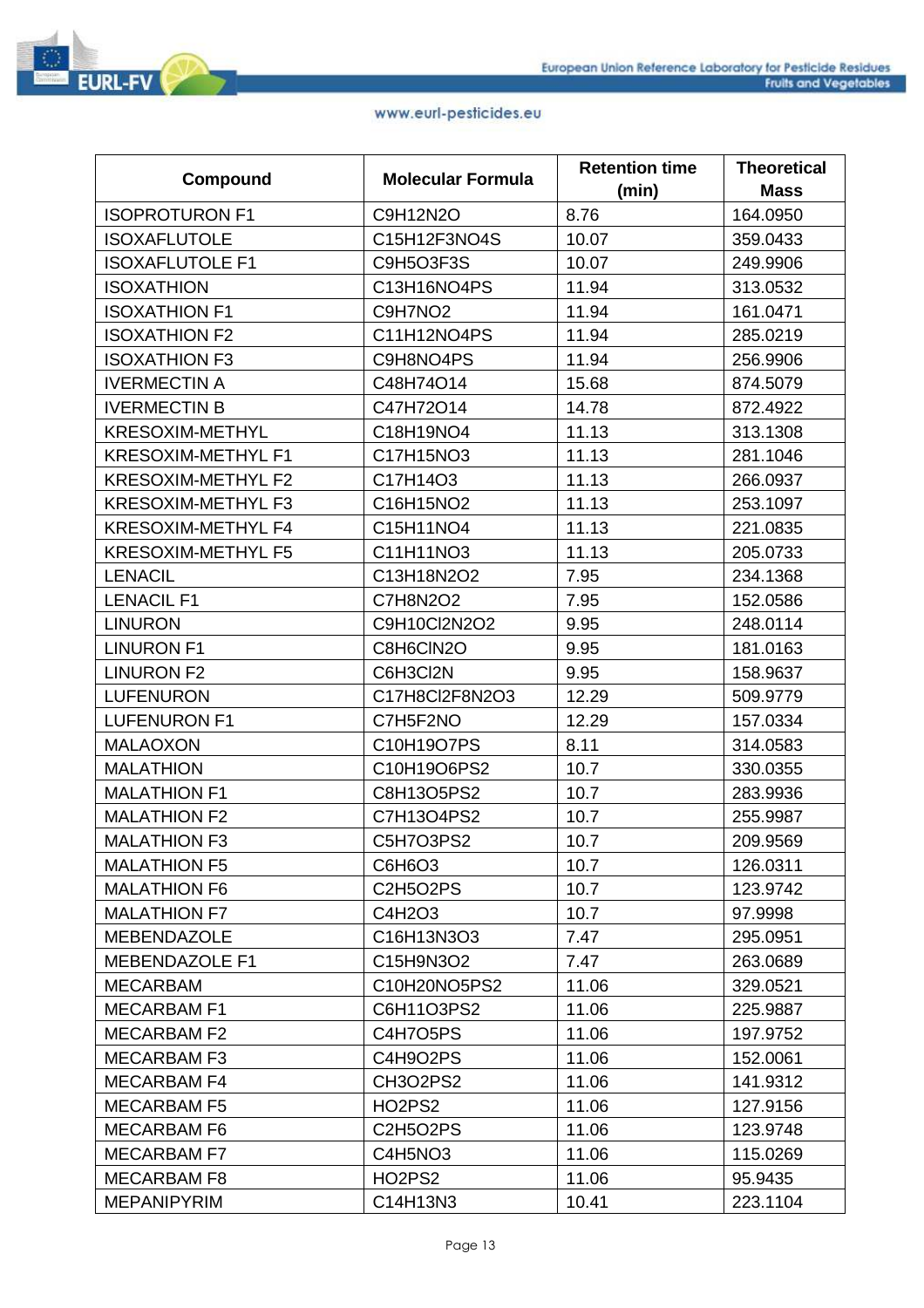| Compound                       | <b>Molecular Formula</b> | <b>Retention time</b> | <b>Theoretical</b> |
|--------------------------------|--------------------------|-----------------------|--------------------|
|                                |                          | (min)                 | <b>Mass</b>        |
| <b>MERPHOS</b>                 | C12H27PS3                | 8.1                   | 298.1007           |
| <b>METALAXYL</b>               | C15H21NO4                | 8.721                 | 279.1465           |
| <b>METALAXYL F1</b>            | C14H17NO3                | 8.721                 | 247.1203           |
| <b>METALAXYL F2</b>            | C13H17NO2                | 8.721                 | 219.1254           |
| <b>METALAXYL F3</b>            | C12H17NO                 | 8.721                 | 191.1304           |
| <b>METAMITRON</b>              | C10H10N4O                | 5.8                   | 202.0855           |
| <b>METAMITRON F1</b>           | C9H10N4                  | 5.8                   | 174.0905           |
| <b>METAMITRON F2</b>           | C3H9N3O                  | 5.8                   | 103.0746           |
| <b>METAZACHLOR</b>             | C14H16CIN3O              | 9.21                  | 277.0982           |
| <b>METAZACHLOR F1</b>          | C14H15N3O                | 9.21                  | 241.1215           |
| <b>METAZACHLOR F2</b>          | C11H12CINO               | 9.21                  | 209.0607           |
| <b>METAZACHLOR F3</b>          | <b>C9H11N</b>            | 9.21                  | 133.0891           |
| <b>METCONAZOLE</b>             | C17H22ClN3O              | 10.6                  | 319.1446           |
| <b>METHAMIDOPHOS</b>           | C2H8NO2PS                | 1.47                  | 141.0008           |
| <b>METHAMIDOPHOS F1</b>        | C2H5O2PS                 | 1.47                  | 123.9742           |
| <b>METHAMIDOPHOS F2</b>        | CH4NO2P                  | 1.47                  | 92.9974            |
| <b>METHIDATHION</b>            | C6H11N2O4PS3             | 9.98                  | 301.9619           |
| <b>METHIDATHION F1</b>         | C4H4N2O2S                | 9.98                  | 143.9988           |
| <b>METHIDATHION F2</b>         | C3H4N2O                  | 9.98                  | 84.0318            |
| <b>METHIOCARB</b>              | C11H15NO2S               | 9.67                  | 225.0818           |
| <b>METHIOCARB F1</b>           | <b>C9H12OS</b>           | 9.67                  | 168.0604           |
| <b>METHIOCARB SULFONE</b>      | C11H15NO4S               | 6.93                  | 257.0716           |
| <b>METHIOCARB SULFONE F1</b>   | C9H12O3S                 | 6.93                  | 200.0501           |
| <b>METHIOCARB SULFOXIDE</b>    | C11H15NO3S               | 5.91                  | 241.0767           |
| <b>METHIOCARB SULFOXIDE F1</b> | C9H12O2S                 | 5.91                  | 184.0552           |
| <b>METHIOCARB SULFOXIDE F2</b> | C8H9O2S                  | 5.91                  | 169.0318           |
| <b>METHOMYL</b>                | C5H10N2O2S               | 5.14                  | 162.0463           |
| <b>METHOMYL F1</b>             | C3H7NOS                  | 5.14                  | 105.0248           |
| <b>METHOMYL F2</b>             | C3H7NOS                  | 5.14                  | 105.0243           |
| <b>METHOMYL F3</b>             | C3H5NS                   | 5.14                  | 87.0137            |
| <b>METHOXYFENOZIDE</b>         | C22H28N2O3               | 10.4                  | 368.2095           |
| METHOXYFENOZIDE F1             | C18H20N2O3               | 10.4                  | 312.1468           |
| <b>METOBROMURON</b>            | C9H11BrN2O2              | 9.17                  | 258.0004           |
| <b>METOBROMURON F1</b>         | C8H7N2OBr                | 9.17                  | 225.9742           |
| <b>METOBROMURON F2</b>         | C6H4NBr                  | 9.17                  | 168.9527           |
| <b>METOBROMURON F3</b>         | C5H3Br                   | 9.17                  | 141.9418           |
| <b>METOLACHLOR</b>             | C15H22CINO2              | 10.87                 | 283.1339           |
| <b>METOLACHLOR F1</b>          | C14H18CINO               | 10.87                 | 251.1077           |
| <b>METOLACHLOR F2</b>          | C13H16CINO               | 10.87                 | 237.0920           |
| <b>METOLACHLOR F3</b>          | C11H15N                  | 10.87                 | 161.1204           |
| <b>METOLCARB</b>               | C9H11NO2                 | 7.75                  | 165.0790           |
| <b>METOLCARB F1</b>            | C7H8O                    | 7.75                  | 108.0569           |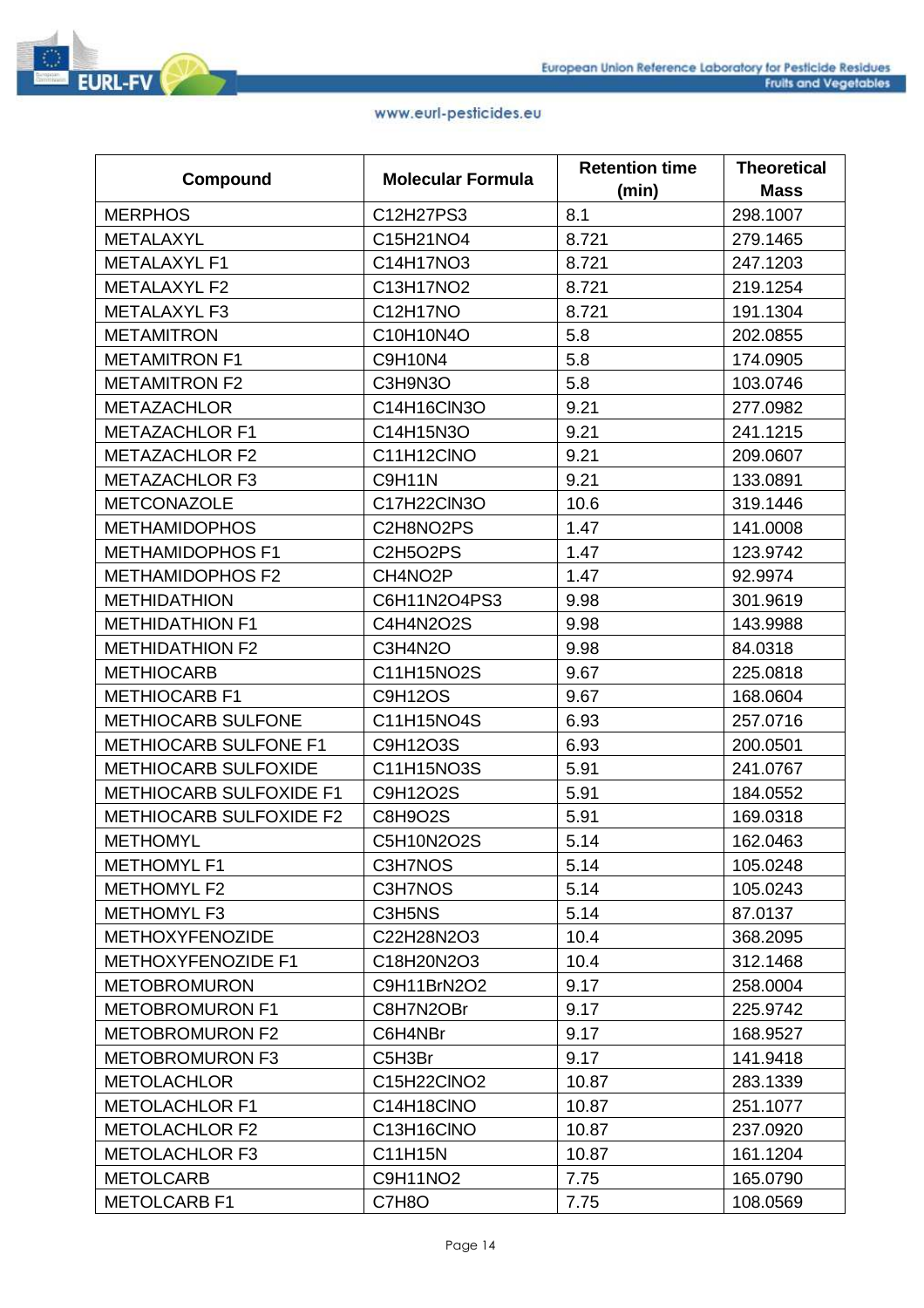| <b>Compound</b>           | <b>Molecular Formula</b>                     | <b>Retention time</b> | <b>Theoretical</b> |
|---------------------------|----------------------------------------------|-----------------------|--------------------|
|                           |                                              | (min)                 | <b>Mass</b>        |
| <b>METOSULAM</b>          | C14H13Cl2N5O4S                               | 8.74                  | 417.0060           |
| <b>METOXURON</b>          | C10H13ClN2O2                                 | 7.37                  | 228.0666           |
| <b>METOXURON F1</b>       | C7H5NO                                       | 7.37                  | 119.0371           |
| <b>METOXURON F2</b>       | C3H5NO                                       | 7.37                  | 71.0371            |
| <b>METRIBUZIN</b>         | C8H14N4OS                                    | 7.8                   | 214.0888           |
| <b>METRIBUZIN F1</b>      | C7H14N4S                                     | 7.8                   | 186.0939           |
| <b>METSULFURON METHYL</b> | C14H15N5O6S                                  | 8.03                  | 381.0738           |
| <b>MEVINPHOS</b>          | C7H13O6P                                     | 6.73                  | 224.0450           |
| <b>MEVINPHOS F1</b>       | C6H9O5P                                      | 6.73                  | 192.0188           |
| <b>MEVINPHOS F2</b>       | C2H7O4P                                      | 6.73                  | 126.0082           |
| <b>MEVINPHOS F3</b>       | <b>C2H5O3P</b>                               | 6.73                  | 107.9976           |
| <b>MICONAZOLE</b>         | C18H14Cl4N2O                                 | 9.02                  | 413.9855           |
| MICONAZOLE F1             | C11H11ClN2O                                  | 9.02                  | 222.0554           |
| MICONAZOLE F2             | C7H4Cl2                                      | 9.02                  | 157.9684           |
| <b>MOLINATE</b>           | C9H17NOS                                     | 10.51                 | 187.1031           |
| <b>MOLINATE F1</b>        | C7H11NO                                      | 10.51                 | 125.0841           |
| <b>MONOCROTOPHOS</b>      | C7H14NO5P                                    | 5.07                  | 223.0604           |
| MONOCROTOPHOS F1          | C6H9O5P                                      | 5.07                  | 192.0182           |
| <b>MONOCROTOPHOS F2</b>   | <b>C2H5O3P</b>                               | 5.07                  | 107.9971           |
| MONOCROTOPHOS F3          | C5H7NO                                       | 5.07                  | 97.0522            |
| <b>MONOLINURON</b>        | C9H11ClN2O2                                  | 8.92                  | 214.0503           |
| <b>MONOLINURON F1</b>     | C8H7CIN2O                                    | 8.92                  | 182.0241           |
| <b>MONOLINURON F2</b>     | C6H4CIN                                      | 8.92                  | 125.0027           |
| <b>MONURON</b>            | C9H11CIN2O                                   | 7.76                  | 198.0554           |
| <b>MONURON F1</b>         | C7H4CINO                                     | 7.76                  | 152.9976           |
| <b>MONURON F2</b>         | C6H4CIN                                      | 7.76                  | 125.0027           |
| <b>MONURON F3</b>         | C3H5NO                                       | 7.76                  | 71.0365            |
| <b>MYCLOBUTANIL</b>       | C15H17CIN4                                   | 10.01                 | 288.1136           |
| <b>MYCLOBUTANIL F1</b>    | C <sub>2</sub> H <sub>3</sub> N <sub>3</sub> | 10.01                 | 69.0321            |
| <b>MYCLOBUTANIL F2</b>    | C7H5CI                                       | 10.01                 | 124.0074           |
| <b>NALED</b>              | C4H7Br2Cl2O4P                                | 9.18                  | 377.7826           |
| <b>NALED F1</b>           | C2H7O4P                                      | 9.18                  | 126.0082           |
| <b>NAPROPAMIDE</b>        | C17H21NO2                                    | 10.38                 | 271.1572           |
| <b>NEBURON</b>            | C12H16Cl2N2O                                 | 10.98                 | 274.0634           |
| <b>NEBURON F1</b>         | C6H11NO                                      | 10.98                 | 113.0835           |
| <b>NEBURON F2</b>         | C5H13N                                       | 10.98                 | 87.1042            |
| <b>NITENPYRAM</b>         | C11H15ClN4O2                                 | 7.83                  | 270.0878           |
| <b>NUARIMOL</b>           | C17H12CIFN2O                                 | 9.23                  | 314.0622           |
| <b>OFURACE</b>            | C14H16CINO3                                  | 8.9                   | 281.0819           |
| <b>OMETHOATE</b>          | C5H12NO4PS                                   | 2.19                  | 213.0219           |
| <b>OMETHOATE F1</b>       | C5H10NO3PS                                   | 2.19                  | 195.0113           |
| <b>OMETHOATE F2</b>       | C3H7O4PS                                     | 2.19                  | 181.9803           |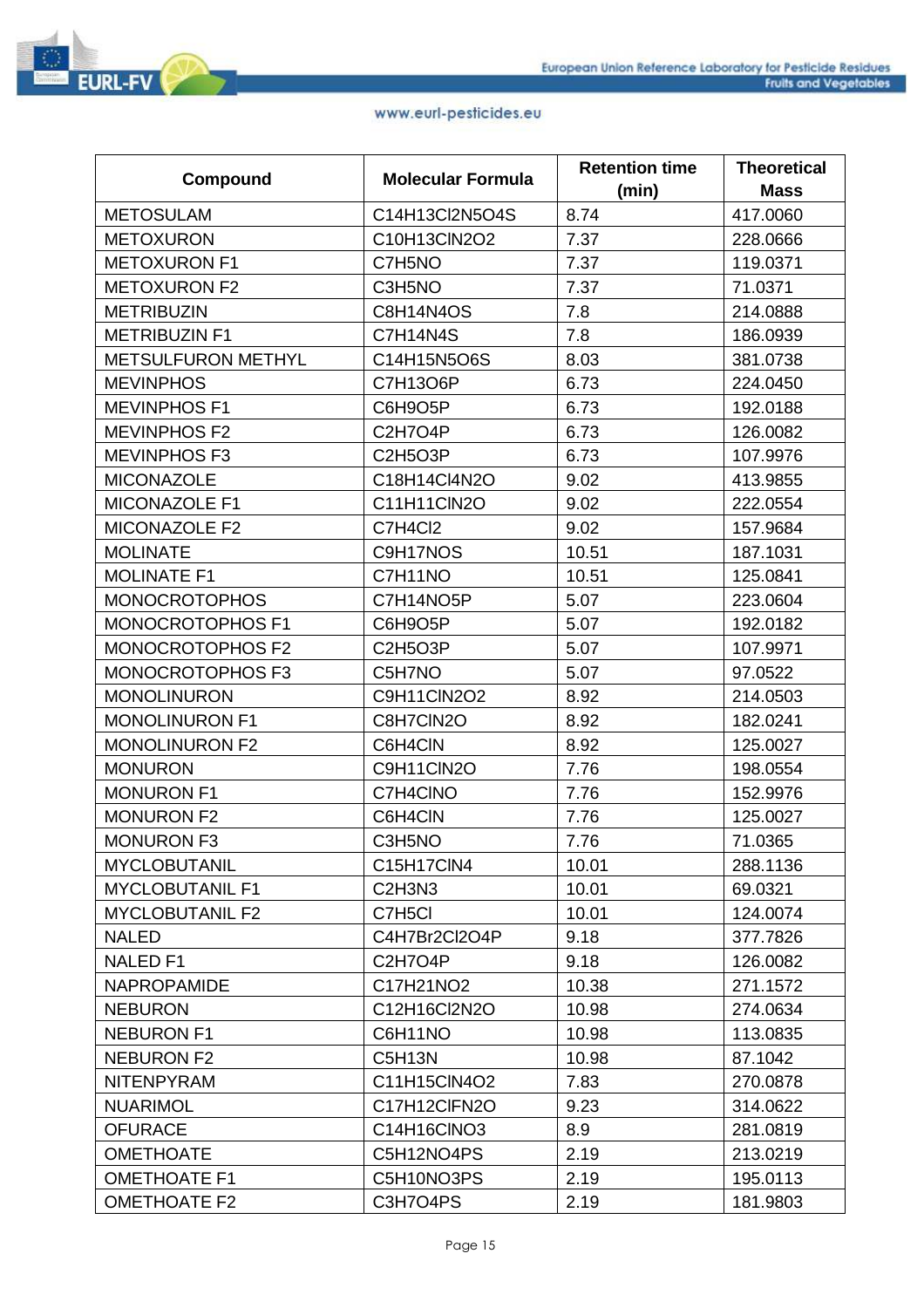

| <b>Compound</b>             | <b>Molecular Formula</b> | <b>Retention time</b> | <b>Theoretical</b> |
|-----------------------------|--------------------------|-----------------------|--------------------|
|                             |                          | (min)                 | <b>Mass</b>        |
| <b>OMETHOATE F3</b>         | C3H7O3PS                 | 2.19                  | 153.9848           |
| <b>OMETHOATE F4</b>         | <b>C2H5O2PS</b>          | 2.19                  | 123.9742           |
| <b>OMETHOATE F5</b>         | <b>C2H5O3P</b>           | 2.19                  | 107.9971           |
| <b>ORTHOPHENYLPHENOL</b>    | C11H11O                  | 9.732                 | 170.0732           |
| ORTHOPHENYLPHENOL F1        | C11H9                    | 9.732                 | 152.0626           |
| <b>OXADIXYL</b>             | C14H18N2O4               | 7.71                  | 278.1261           |
| <b>OXADIXYL F1</b>          | C12H14N2O2               | 7.71                  | 218.1050           |
| <b>OXADIXYL F2</b>          | C4H7NO2                  | 7.71                  | 101.0471           |
| <b>OXAMYL</b>               | C7H13N3O3S               | 4.52                  | 219.0678           |
| <b>OXFENDAZOLE</b>          | C15H13N3O3S              | 6.42                  | 315.0672           |
| <b>OXFENDAZOLE F1</b>       | C14H9N3O2S               | 6.42                  | 283.0410           |
| <b>OXFENDAZOLE F2</b>       | C13H6N2OS                | 6.42                  | 238.0195           |
| <b>OXYCARBOXIN</b>          | C12H13NO4S               | 7.21                  | 267.0560           |
| <b>OXYCARBOXIN F1</b>       | C6H6O4S                  | 7.21                  | 173.9981           |
| <b>OXYDEMETON-METHYL</b>    | C6H15O4PS2               | 4.46                  | 246.0149           |
| <b>OXYDEMETON-METHYL F1</b> | C4H9O3PS                 | 4.46                  | 168.0010           |
| <b>OXYDEMETON-METHYL F2</b> | C4H11O4PS2               | 4.46                  | 217.9836           |
| PACLOBUTRAZOL               | C15H20ClN3O              | 9.46                  | 293.1290           |
| PARAOXON ETHYL              | C10H14NO6P               | 8.99                  | 275.0553           |
| PARAOXON ETHYL F1           | C8H10NO6P                | 8.99                  | 247.0240           |
| PARAOXON ETHYL F2           | C6H6NO6P                 | 8.99                  | 218.9927           |
| PARAOXON-METHYL             | C8H10NO6P                | 7.745                 | 247.0241           |
| PARAOXON-METHYL F1          | <b>C2H5O3P</b>           | 7.745                 | 107.9968           |
| <b>PARATHION ETHYL</b>      | C10H14NO5PS              | 11.32                 | 291.0330           |
| PARATHION ETHYL F1          | C8H10NO5PS               | 11.32                 | 234.9699           |
| PARATHION ETHYL F2          | C10H21NOS                | 11.32                 | 263.0012           |
| <b>PEBULATE</b>             | C7H13NO                  | 12.03                 | 203.1339           |
| PEBULATE F1                 | C13H15Cl2N3              | 12.03                 | 127.0991           |
| PENCONAZOLE                 | C13H15Cl2N3              | 10.61                 | 283.0637           |
| PENCONAZOLE F1              | C7H4Cl2                  | 10.61                 | 173.9811           |
| PENCONAZOLE F2              | C19H21ClN2O              | 10.61                 | 159.9654           |
| <b>PENCYCURON</b>           | C19H21ClN2O              | 11.767                | 328.1342           |
| <b>PENDIMETHALIN</b>        | C8H7N3O3                 | 13.01                 | 281.1370           |
| PENDIMETHALIN F1            | C12H17O4PS2              | 13.01                 | 193.0482           |
| <b>PENTHOATE</b>            | C12H17O4PS2              | 11.48                 | 320.0306           |
| PHENTHOATE F1               | C10H10O2                 | 11.48                 | 162.0681           |
| <b>PHORATE</b>              | C7H17O2PS3               | 11.88                 | 260.0128           |
| PHORATE SULFONE             | C7H17O4PS3               | 9.6                   | 292.0027           |
| PHORATE SULFONE F1          | C5H11O2PS2               | 9.6                   | 197.9938           |
| <b>PHOSALONE</b>            | C12H15CINO4PS2           | 11.83                 | 366.9863           |
| PHOSALONE F1                | C11H13CINO4PS            | 11.83                 | 320.9986           |
| PHOSALONE F2                | C8H6CINS                 | 11.83                 | 182.9904           |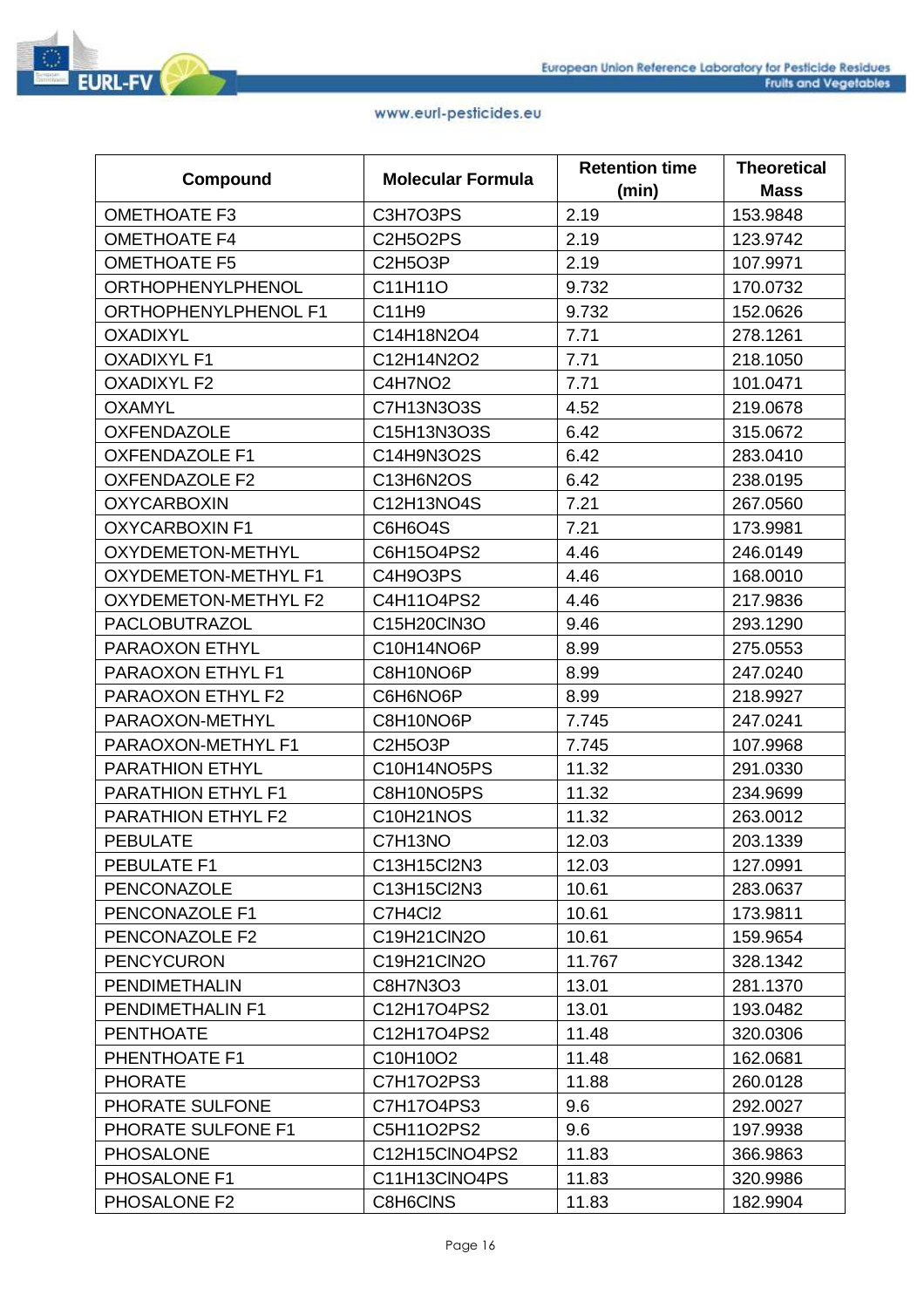|                      | <b>Molecular Formula</b> | <b>Retention time</b> | <b>Theoretical</b> |
|----------------------|--------------------------|-----------------------|--------------------|
| Compound             |                          | (min)                 | <b>Mass</b>        |
| PHOSALONE F3         | C8H4CINO2                | 11.83                 | 180.9925           |
| PHOSALONE F4         | C7H4NCI                  | 11.83                 | 137.0027           |
| PHOSALONE F5         | C6H3Cl                   | 11.83                 | 109.9918           |
| <b>PHOSMET</b>       | C11H12NO4PS2             | 9.95                  | 316.9940           |
| PHOSMET F1           | C9H5NO <sub>2</sub>      | 9.95                  | 159.0315           |
| PHOSMET OXON         | C11H12NO5PS              | 7.418                 | 301.0174           |
| PHOSMET OXON F1      | C9H5NO <sub>2</sub>      | 7.418                 | 159.0310           |
| <b>PHOSPHAMIDON</b>  | C10H19CINO5P             | 7.3                   | 299.0689           |
| PHOSPHAMIDON F1      | C2H7O4P                  | 7.3                   | 126.0082           |
| <b>PHOXIM</b>        | C12H15N2O3PS             | 11.799                | 298.0536           |
| PHOXIM <sub>F1</sub> | C8H4N2                   | 11.799                | 128.0374           |
| <b>PICLORAM</b>      | C6H3Cl3N2O2              | 5.63                  | 239.9260           |
| <b>PICOLINAFEN</b>   | C19H12F4N2O2             | 12.24                 | 376.0835           |
| <b>PICOXYSTROBIN</b> | C18H16F3NO4              | 12.02                 | 367.1026           |
| <b>PIRIMICARB</b>    | C11H18N4O2               | 5.67                  | 238.1424           |
| PIRIMICARB F1        | C3H7N2                   | 5.67                  | 71.0604            |
| PIRIMIPHOS-METHYL    | C11H20N3O3PS             | 9.77                  | 305.0957           |
| <b>PROCHLORAZ</b>    | C15H16Cl3N3O2            | 9.45                  | 375.0302           |
| PROCHLORAZ F1        | C12H12NO2Cl3             | 9.45                  | 306.9928           |
| <b>PROCYMIDONE</b>   | C13H11Cl2NO2             | 10.79                 | 283.0161           |
| PROCYMIDONE F1       | C12H11Cl2NO              | 10.79                 | 255.0212           |
| <b>PROFENOFOS</b>    | C11H15BrCIO3PS           | 12.207                | 371.9346           |
| <b>PROMECARB</b>     | C12H17NO2                | 10.04                 | 207.1259           |
| <b>PROMECARB F1</b>  | C11H15NO2                | 10.04                 | 193.1103           |
| PROMECARB F2         | C10H14O                  | 10.04                 | 150.1045           |
| <b>PROMETRYN</b>     | C10H19N5S                | 8.26                  | 241.1361           |
| <b>PROMETRYN F1</b>  | <b>C7H13N5S</b>          | 8.26                  | 199.0892           |
| PROMETRYN F2         | C4H7N5S                  | 8.26                  | 157.0422           |
| <b>PROPACHLOR</b>    | C11H14CINO               | 9.34                  | 211.0758           |
| <b>PROPACHLOR F1</b> | C8H8CINO                 | 9.34                  | 169.0289           |
| <b>PROPAMOCARB</b>   | C9H20N2O2                | 2.13                  | 188.1519           |
| PROPAMOCARB F1       | C4H7NO <sub>2</sub>      | 2.13                  | 101.0471           |
| <b>PROPANIL</b>      | C9H9NOCI2                | 9.66                  | 217.0055           |
| <b>PROPANIL F1</b>   | C6H5Cl2N                 | 9.66                  | 160.9793           |
| <b>PROPAPHOS</b>     | C13H21O4PS               | 10.74                 | 304.0893           |
| <b>PROPAPHOS F1</b>  | C10H15O4PS               | 10.74                 | 262.0423           |
| <b>PROPAPHOS F2</b>  | C7H9O4PS                 | 10.74                 | 219.9953           |
| <b>PROPAQUIZAFOP</b> | C22H22CIN3O5             | 12.24                 | 443.1248           |
| <b>PROPARGITE</b>    | C19H26O4S                | 12.97                 | 350.1552           |
| <b>PROPAZINE</b>     | C9H16CIN5                | 9.61                  | 229.1094           |
| PROPAZINE F1         | C6H10CIN5                | 9.61                  | 187.0625           |
| <b>PROPAZINE F2</b>  | C3H4CIN5                 | 9.61                  | 145.0155           |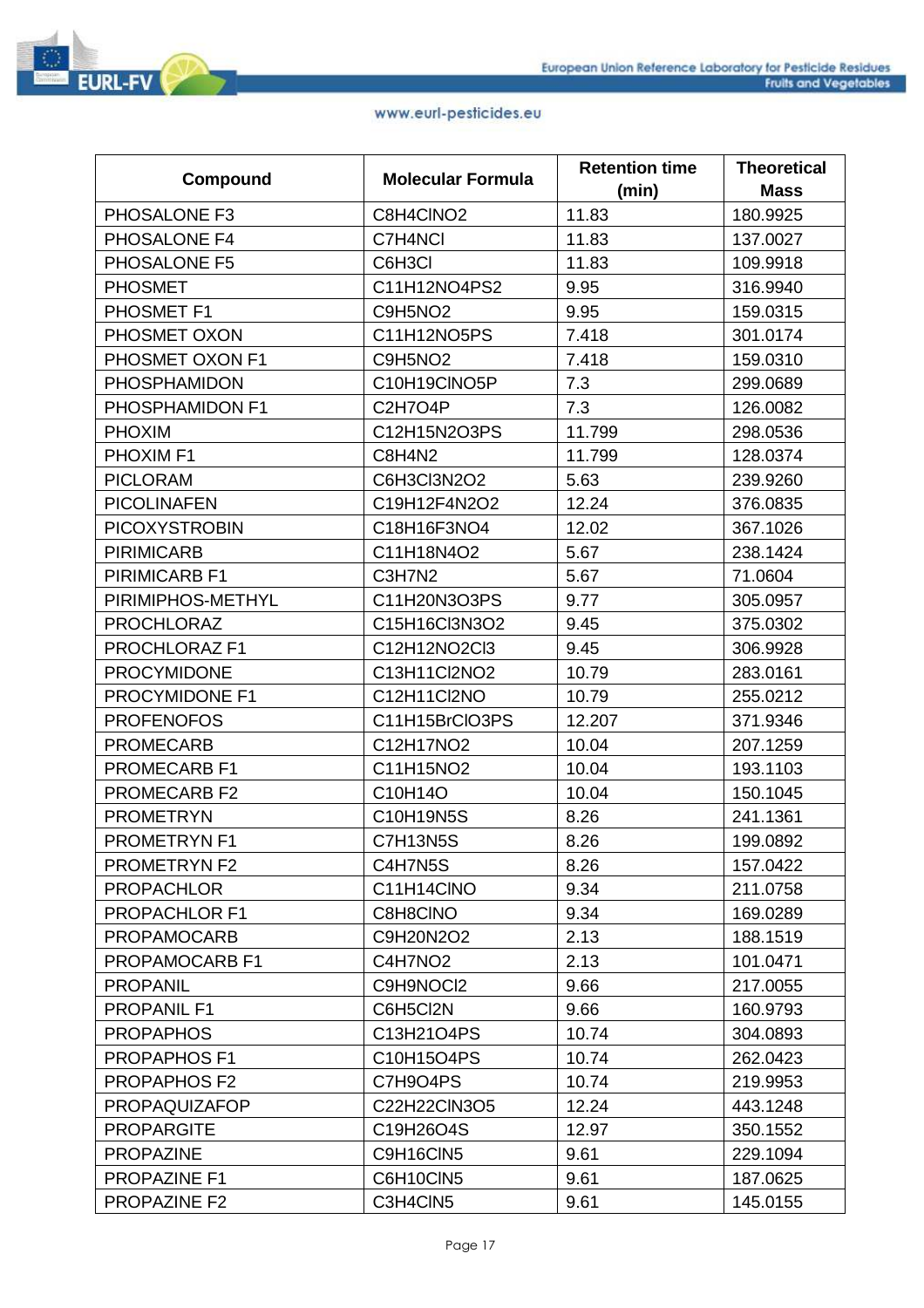|                               |                                   | <b>Retention time</b> | <b>Theoretical</b> |
|-------------------------------|-----------------------------------|-----------------------|--------------------|
| Compound                      | <b>Molecular Formula</b>          | (min)                 | <b>Mass</b>        |
| <b>PROPHAM</b>                | C10H13NO2                         | 9.34                  | 179.0946           |
| <b>PROPICONAZOLE</b>          | C15H17Cl2N3O2                     | 10.88                 | 341.0692           |
| PROPICONAZOLE F1              | C7H4Cl2                           | 10.88                 | 157.9684           |
| <b>PROPOXUR</b>               | C11H15NO3                         | 8.34                  | 209.1052           |
| PROPOXUR F1                   | C8H9NO3                           | 8.34                  | 167.0582           |
| <b>PROSULFOCARB</b>           | C14H21NOS                         | 12.47                 | 251.1344           |
| PROSULFOCARB F1               | C7H <sub>6</sub>                  | 12.47                 | 90.0470            |
| <b>PROTHIOCONAZOLE</b>        | C14H15Cl2N3OS                     | 10.717                | 343.0308           |
| PROTHIOCONAZOLE F1            | C <sub>12</sub> H <sub>9</sub> Cl | 10.717                | 188.0394           |
| <b>PROTHIOCONAZOLEDESTHIO</b> | C14H15Cl2N3O                      | 10.085                | 311.0587           |
| PROTHIOCONAZOLEH2O            | C14H13Cl2N3S                      | 10.717                | 325.0207           |
| <b>PROTHIOPHOS</b>            | C11H15Cl2O2PS2                    | 13.84                 | 343.9628           |
| <b>PYMETROZINE</b>            | C10H11N5O                         | 1.26                  | 217.0964           |
| <b>PYRACLOSTROBIN</b>         | C19H18ClN3O4                      | 11.644                | 387.0981           |
| PYRACLOSTROBIN F1             | C10H11NO3                         | 11.644                | 193.0731           |
| <b>PYRAZOPHOS</b>             | C14H20N3O5PS                      | 11.52                 | 373.0856           |
| PYRAZOPHOS F1                 | C12H16N3O5PS                      | 11.52                 | 345.0543           |
| <b>PYRIDABEN</b>              | C19H25ClN2OS                      | 13.6                  | 364.1370           |
| <b>PYRIDABEN F1</b>           | C15H17CIN2OS                      | 13.6                  | 308.0744           |
| <b>PYRIDABEN F2</b>           | C11H14                            | 13.6                  | 146.1090           |
| PYRIDALYL                     | C18H14Cl4F3NO3                    | 14.96                 | 488.9674           |
| PYRIDALYL F1                  | C12H10O2Cl4                       | 14.96                 | 325.9429           |
| <b>PYRIDAPHENTHION</b>        | C14H17N2O4PS                      | 10.18                 | 340.0647           |
| <b>PYRIDATE</b>               | C19H23ClN2O2S                     | 14.33                 | 378.1163           |
| <b>PYRIFENOX</b>              | C14H12Cl2N2O                      | 7.82                  | 294.0327           |
| <b>PYRIMETHANIL</b>           | C12H13N3                          | 8.23                  | 199.1104           |
| <b>PYRIMIDIFEN</b>            | C20H28ClN3O2                      | 10.3                  | 377.1864           |
| <b>PYRIPROXYFEN</b>           | C20H19NO3                         | 12.72                 | 321.1359           |
| <b>PYRIPROXYFEN F1</b>        | C15H14O2                          | 12.64                 | 226.0988           |
| <b>PYRIPROXYFEN F2</b>        | C12H8O2                           | 12.64                 | 184.0519           |
| <b>PYRIPROXYFEN F3</b>        | C5H5NO                            | 12.64                 | 95.0365            |
| <b>PYRIPROXYFEN F4</b>        | C5H3N                             | 12.64                 | 77.0260            |
| <b>QUINALPHOS</b>             | C12H15N2O3PS                      | 11.34                 | 298.0541           |
| <b>QUINALPHOS F1</b>          | C8H6N2O                           | 11.34                 | 146.0480           |
| <b>QUINOCLAMINE</b>           | C10H6CINO2                        | 7.95                  | 207.0087           |
| <b>CHINOMETHIONAT</b>         | C10H6N2OS2                        | 12.12                 | 233.9922           |
| <b>QUINOXYFEN</b>             | C15H8Cl2FNO                       | 12.26                 | 306.9961           |
| QUIZALOFOP-ETHYL              | C19H17ClN2O4                      | 12.13                 | 372.0877           |
| <b>ROTENONE</b>               | C23H22O6                          | 10.7                  | 394.1416           |
| <b>SILAFLUOFEN</b>            | C25H29FO2Si                       | 14.49                 | 430.1735           |
| <b>SIMAZINE</b>               | C7H12CIN5                         | 7.7                   | 201.0775           |
| SIMAZINE F1                   | C4H6CIN3                          | 7.7                   | 131.0245           |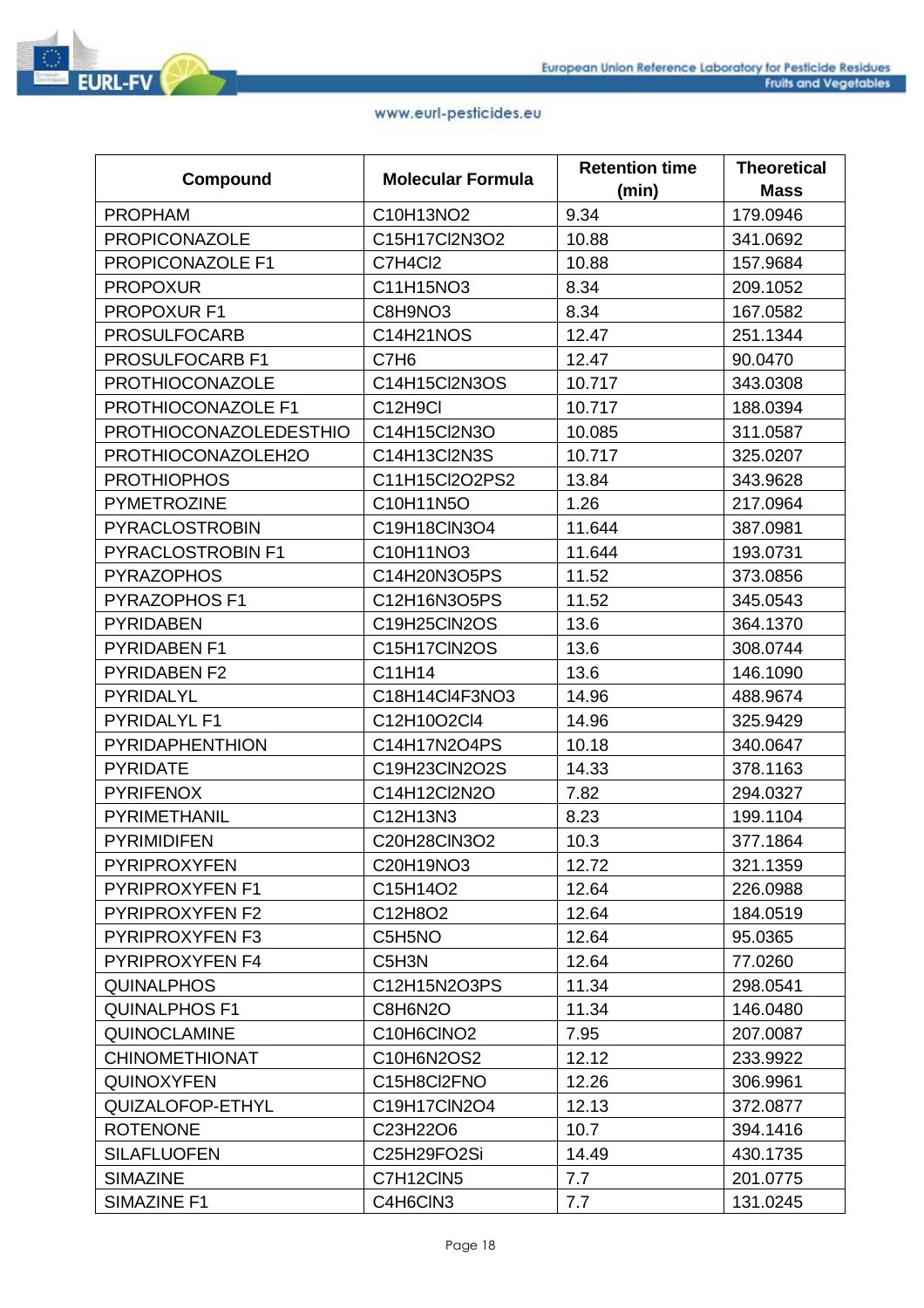|                             | <b>Molecular Formula</b> | <b>Retention time</b> | <b>Theoretical</b> |
|-----------------------------|--------------------------|-----------------------|--------------------|
| Compound                    |                          | (min)                 | <b>Mass</b>        |
| <b>SIMETRYN</b>             | <b>C8H15N5S</b>          | 6.62                  | 213.1043           |
| <b>SPINOSYN A</b>           | C41H65NO10               | 9.06                  | 731.4603           |
| SPINOSYN A F1               | C32H40NO6                | 9.06                  | 543.3554           |
| <b>SPINOSYN D</b>           | C42H67NO10               | 9.29                  | 745.4759           |
| SPINOSYN D F1               | C33H42NO6                | 9.38                  | 557.3711           |
| SPINOSYN D F2               | C25H34O9                 | 9.38                  | 478.2197           |
| <b>SPIROMESIFEN</b>         | C23H30O4                 | 13.35                 | 370.2138           |
| <b>SPIROMESIFEN F1</b>      | C17H20O3                 | 13.35                 | 272.1407           |
| <b>SPIROMESIFEN F2</b>      | C17H18O2                 | 13.35                 | 254.1301           |
| <b>SPIROXAMINE</b>          | C18H35NO2                | 8.28                  | 297.2662           |
| <b>SPIROXAMINE F1</b>       | C8H17NO                  | 8.28                  | 143.1304           |
| <b>SPIROXAMINE F2</b>       | C6H13N                   | 8.28                  | 99.1042            |
| <b>SULFOSULFURON</b>        | C16H18N6O7S2             | 9.05                  | 470.0673           |
| <b>SULFOTEP</b>             | C8H20O5P2S2              | 11.78                 | 322.0227           |
| <b>SULFOTEP F1</b>          | C6H16O5P2S2              | 11.78                 | 293.9914           |
| <b>SULFOTEP F2</b>          | C4H11O3PS                | 11.78                 | 170.0167           |
| <b>SULPROFOS</b>            | C12H19O2PS3              | 12.85                 | 322.0280           |
| <b>SULPROFOS F1</b>         | C7H6OS                   | 12.85                 | 138.0134           |
| <b>SULPROFOS F2</b>         | C7H7O2PS2                | 12.85                 | 217.9619           |
| <b>TEBUCONAZOLE</b>         | C16H22ClN3O              | 10.34                 | 307.1446           |
| <b>TEBUFENOZIDE</b>         | C22H28N2O2               | 10.91                 | 352.2145           |
| <b>TEBUFENOZIDE F1</b>      | C18H20N2O2               | 10.91                 | 296.1519           |
| <b>TEBUFENOZIDE F2</b>      | C9H8O                    | 10.91                 | 132.0569           |
| <b>TEBUFENPYRAD</b>         | C18H24ClN3O              | 12.24                 | 333.1602           |
| <b>TEFLUBENZURON</b>        | C14H6Cl2F4N2O2           | 9.89                  | 379.9737           |
| <b>TERBUFOS</b>             | C9H21O2PS3               | 12.67                 | 288.0441           |
| <b>TERBUFOS F1</b>          | C4H11O2PS2               | 12.67                 | 185.9938           |
| <b>TERBUMETON</b>           | C10H19N5O                | 6.78                  | 225.1590           |
| <b>TERBUMETON F1</b>        | C6H11N5O                 | 6.78                  | 169.0964           |
| <b>TERBUTHYLAZINE</b>       | C9H16CIN5                | 9.75                  | 229.1094           |
| <b>TERBUTHYLAZINE F1</b>    | C5H8CIN5                 | 9.75                  | 173.0468           |
| <b>TERBUTRYN</b>            | C10H19N5S                | 8.36                  | 241.1361           |
| <b>TERBUTRYN F1</b>         | C6H11N5S                 | 8.36                  | 185.0735           |
| <b>TETRACHLORVINPHOS</b>    | C10H9Cl4O4P              | 10.64                 | 363.8987           |
| <b>TETRACHLORVINPHOS F1</b> | C3H7O4P                  | 10.64                 | 126.0076           |
| <b>TETRACONAZOLE</b>        | C13H11Cl2F4N3O           | 10.14                 | 371.0210           |
| <b>TETRACONAZOLE F1</b>     | C7H4Cl2                  | 10.14                 | 157.9684           |
| <b>THIABENDAZOLE</b>        | C10H7N3S                 | 4.71                  | 201.0355           |
| THIABENDAZOLE F1            | C9H6N2S                  | 4.71                  | 174.0246           |
| THIACLOPRID                 | C10H9CIN4S               | 7.23                  | 252.0231           |
| <b>THIACLOPRID F1</b>       | C10H8N4S                 | 7.23                  | 216.0464           |
| THIACLOPRID F2              | C6H4CIN                  | 7.23                  | 125.0027           |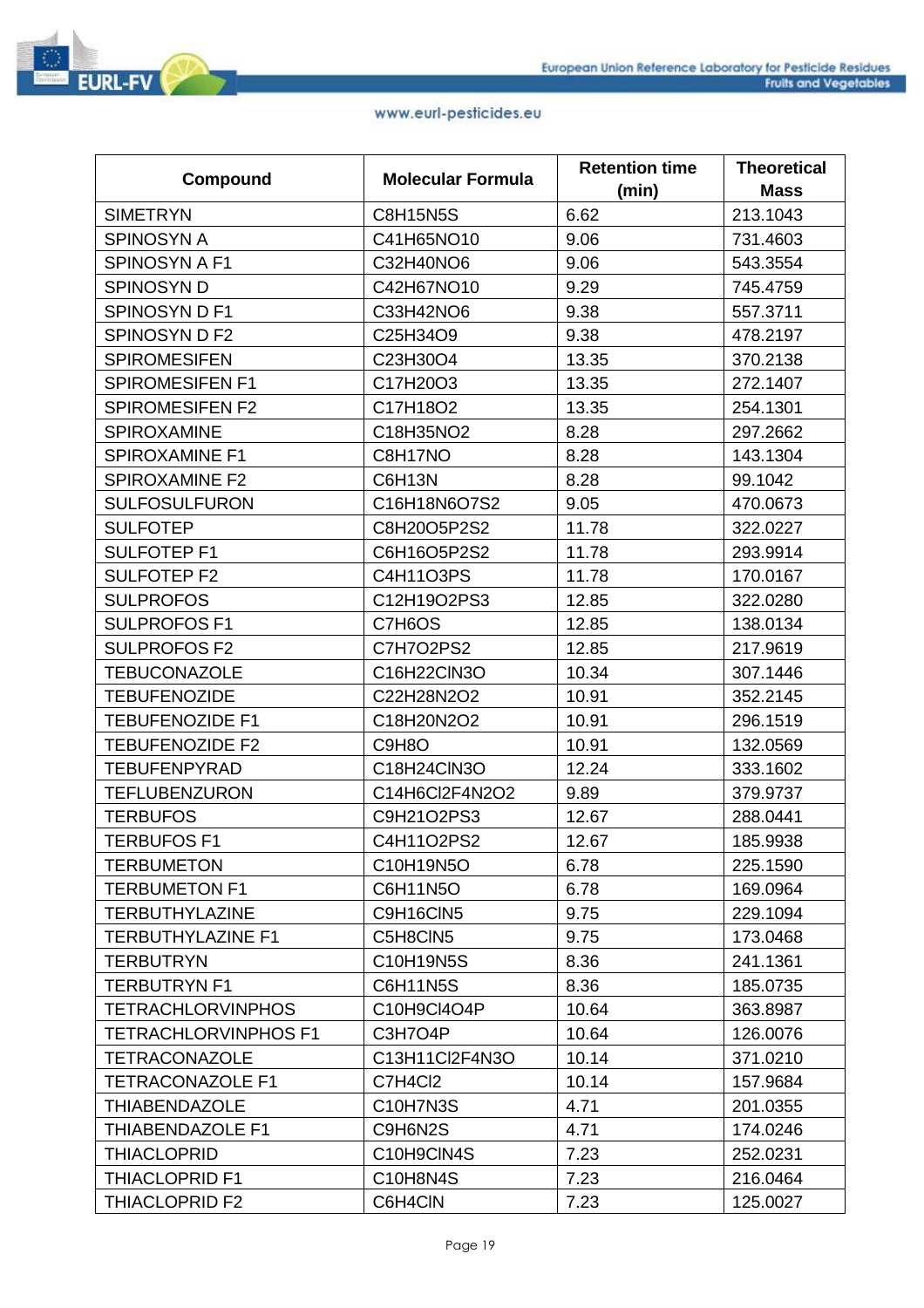

| Compound                  | <b>Molecular Formula</b>        | <b>Retention time</b> | <b>Theoretical</b> |
|---------------------------|---------------------------------|-----------------------|--------------------|
|                           |                                 | (min)                 | <b>Mass</b>        |
| <b>THIAMETHOXAM</b>       | C8H10CIN5O3S                    | 5.68                  | 291.0187           |
| THIAMETHOXAM F1           | C8H10N4OS                       | 5.68                  | 210.0570           |
| THIFENSULFURON-METHYL     | C12H13N5O6S2                    | 7.83                  | 387.0302           |
| THIFENSULFURON-METHYL     |                                 |                       |                    |
| F1                        | C6H6N4O2                        | 7.83                  | 166.0485           |
| <b>THIOCYCLAM</b>         |                                 |                       |                    |
| <b>HIDROGENOXALATE</b>    | C5H11NS3                        | 1.83                  | 181.0048           |
| <b>THIOCYCLAM</b>         |                                 |                       |                    |
| <b>HIDROGENOXALATE F1</b> | C3H4S3                          | 1.83                  | 135.9469           |
| <b>THIOCYCLAM</b>         |                                 |                       |                    |
| <b>HIDROGENOXALATE F2</b> | <b>C3H2S2</b>                   | 1.83                  | 101.9592           |
| <b>THIOCYCLAM</b>         |                                 |                       |                    |
| <b>HIDROGENOXALATE F3</b> | <b>C5H11N</b>                   | 1.83                  | 85.0886            |
| <b>THIODICARB</b>         | C10H18N4O4S3                    | 8.06                  | 354.0490           |
| THIOPHANATE-ETHYL         | C14H18N4O4S2                    | 9.2                   | 370.0764           |
| <b>THIOSULTAP</b>         | C5H13NO6S4                      | $\mathbf 1$           | 310.9620           |
| <b>THIOSULTAP F1</b>      | C5H13NO3S3                      | $\mathbf{1}$          | 231.0052           |
| <b>TOLFENPYRAD</b>        | C21H22ClN3O2                    | 12.31                 | 383.1401           |
| <b>TOLYLFLUANID</b>       | C10H13Cl2FN2O2S2                | 11.72                 | 345.9780           |
| <b>TOLYLFLUANID F1</b>    | C8H6NFSCI2                      | 11.72                 | 236.9576           |
| <b>TRIADIMEFON</b>        | C14H16ClN3O2                    | 10.15                 | 293.0925           |
| <b>TRIADIMEFON F1</b>     | C12H13O2Cl                      | 10.15                 | 224.0598           |
| <b>TRIADIMEFON F2</b>     | C11H13OCI                       | 10.15                 | 196.0649           |
| <b>TRIADIMENOL</b>        | C14H18ClN3O2                    | 9.46                  | 295.1082           |
| <b>TRIADIMENOL F1</b>     | C12H15ClO2                      | 9.46                  | 226.0755           |
| <b>TRIADIMENOL F2</b>     | C6H10O                          | 9.46                  | 98.0726            |
| <b>TRIADIMENOL F3</b>     | C <sub>2</sub> H <sub>3N3</sub> | 9.46                  | 69.0321            |
| TRIASULFURON              | C14H16CIN5O5S                   | 8.25                  | 401.0555           |
| <b>TRIAZOPHOS</b>         | C12H16N3O3PS                    | 10.73                 | 313.0644           |
| TRIAZOPHOS F1             | C8H7N3O                         | 10.73                 | 161.0583           |
| TRIBENURON-METHYL         | C15H17N5O6S                     | 9.25                  | 395.0900           |
| <b>TRICHLORFON</b>        | C4H8Cl3O4P                      | 5.76                  | 255.9220           |
| <b>TRICHLORFON F1</b>     | C4H7Cl2O4P                      | 5.76                  | 219.9453           |
| <b>TRICLOCARBAN</b>       | C13H9Cl3N2O                     | 11.68                 | 313.9775           |
| <b>TRICLOCARBAN F1</b>    | C6H5Cl2N                        | 11.68                 | 160.9793           |
| <b>TRICYCLAZOLE</b>       | C9H7N3S                         | 9.68                  | 189.0355           |
| <b>TRIFLOXYSTROBIN</b>    | C20H19F3N2O4                    | 11.95                 | 408.1291           |
| <b>TRIFLOXYSTROBIN F1</b> | C9H6NF3                         | 11.95                 | 185.0447           |
| <b>TRIFLUMIZOL</b>        | C15H15CIF3N3O                   | 10.5                  | 345.0850           |
| <b>TRIFLUMIZOL F1</b>     | C12H11NOF3CI                    | 10.5                  | 277.0476           |
| <b>TRIFLUMURON</b>        | C15H10ClF3N2O3                  | 11.22                 | 358.0326           |
| <b>TRIFLUMURON F1</b>     | C7H6CINO                        | 11.22                 | 155.0132           |
| <b>TRIFLURALIN</b>        | C13H16F3N3O4                    | 12.74                 | 335.1087           |